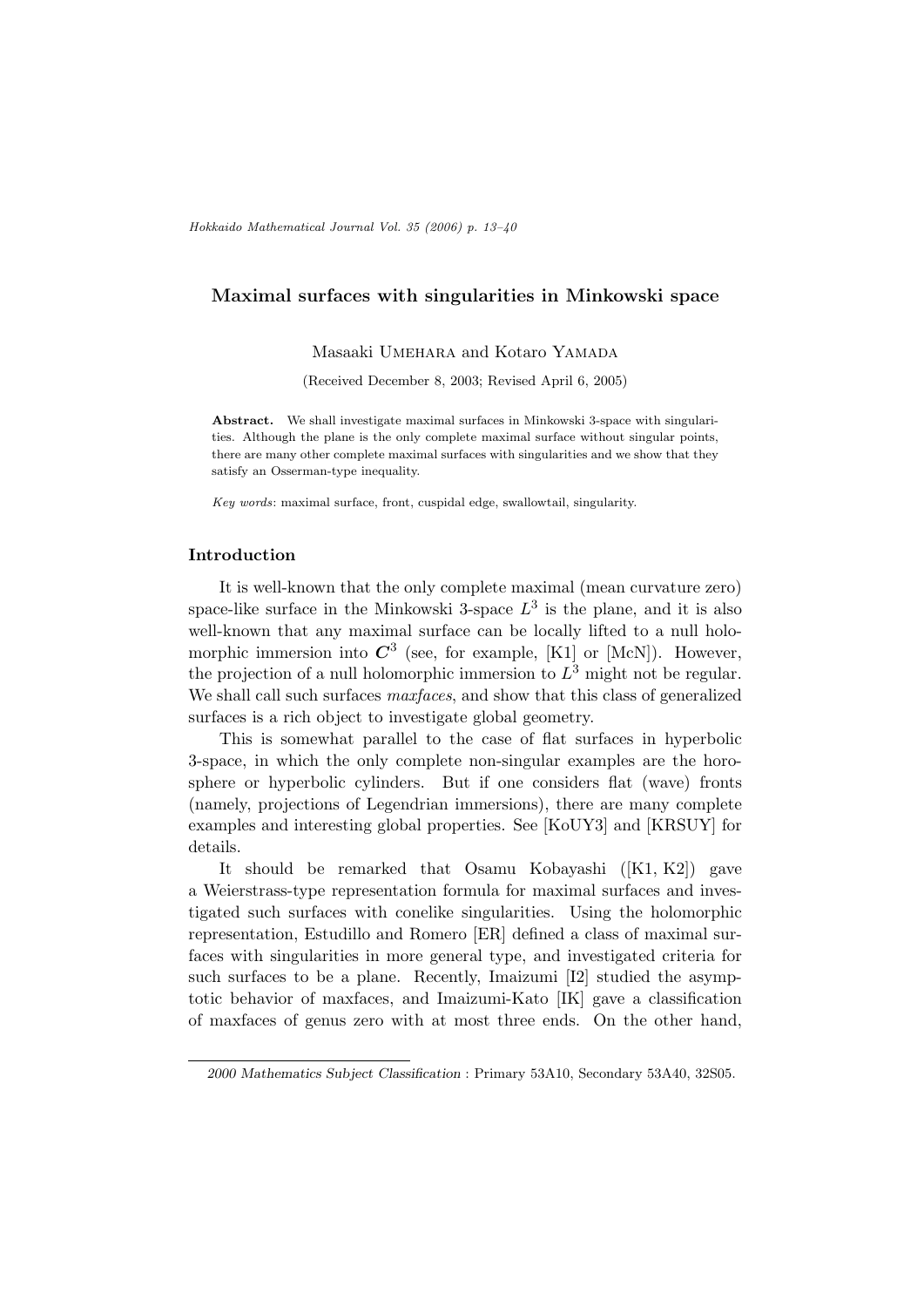Lopez-Lopez-Souam [LLS] classified maximal surfaces that are foliated by circles, which includes a Lorentzian correspondence of Riemann's minimal surface. Fernàndez-López-Souam [FLS] investigated the moduli space of maximal graphs over the space-like plane with a finite number of conelike singularities.

The Lorentzian Gauss map g of nonsingular maximal surface is a map into upper or lower connected component of the two-sheet hyperboloid in  $L^3$ . By the stereographic projection from  $(1, 0, 0)$  of the hyperboloid to the plane, the Lorentzian Gauss map  $q$  can be expressed as a meromorphic function into  $C \cup \{\infty\} \setminus {\mathcal{K}} \in C$ ;  $|\zeta| = 1$ . The singular set of a maxface corresponds to the set  $\{|g|=1\}$ , and g can be extended meromorphically on the singular set. We shall prove in Section 4 that a complete maxface  $f: M^2 \to L^3$  satisfies the following Osserman-type inequality (The definition of completeness is given in Section 4.)

$$
2 \deg g \ge -\chi(M^2) + \text{(number of ends)},
$$

and equality holds if and only if all ends are properly embedded, where

 $g\colon M^2\longrightarrow S^2={\boldsymbol C}\cup\{\infty\}$ 

is the Lorentzian Gauss map and deg g is its degree as a map to  $S^2$ .

We also give examples for which equality is attained (Section 4). Moreover, applying the results on singularities of wave fronts in [KRSUY], we can investigate singularities of maxfaces and give a criterion for a given singular point to be locally diffeomorphic to cuspidal edges or swallowtails in terms of the Weierstrass data (Section 3).

It should be remarked that Kim and Yang [KY] very recently constructed complete a genus one maxface of two catenoidal ends. Recently Ishikawa and Machida [IM] showed that generic singular points of surfaces of constant Gaussian curvature in the Euclidean 3-space and generic singular points of improper affine spheres in the 3-dimensional affine space are both cuspidal edges and swallowtails. On the other hand, Fujimori [Fu] and Lee and Yang [LY] investigate space-like surfaces with singularities of mean curvature one in the de Sitter space. (See also a forthcoming paper [FRUYY].) In contrast to space-like maximal surfaces, time-like minimal surfaces are related to Lorentz surfaces and a partial differential equation of hyperbolic type, see Inoguchi-Toda [IT].

The authors thank Wayne Rossman, Shoichi Fujimori and the referee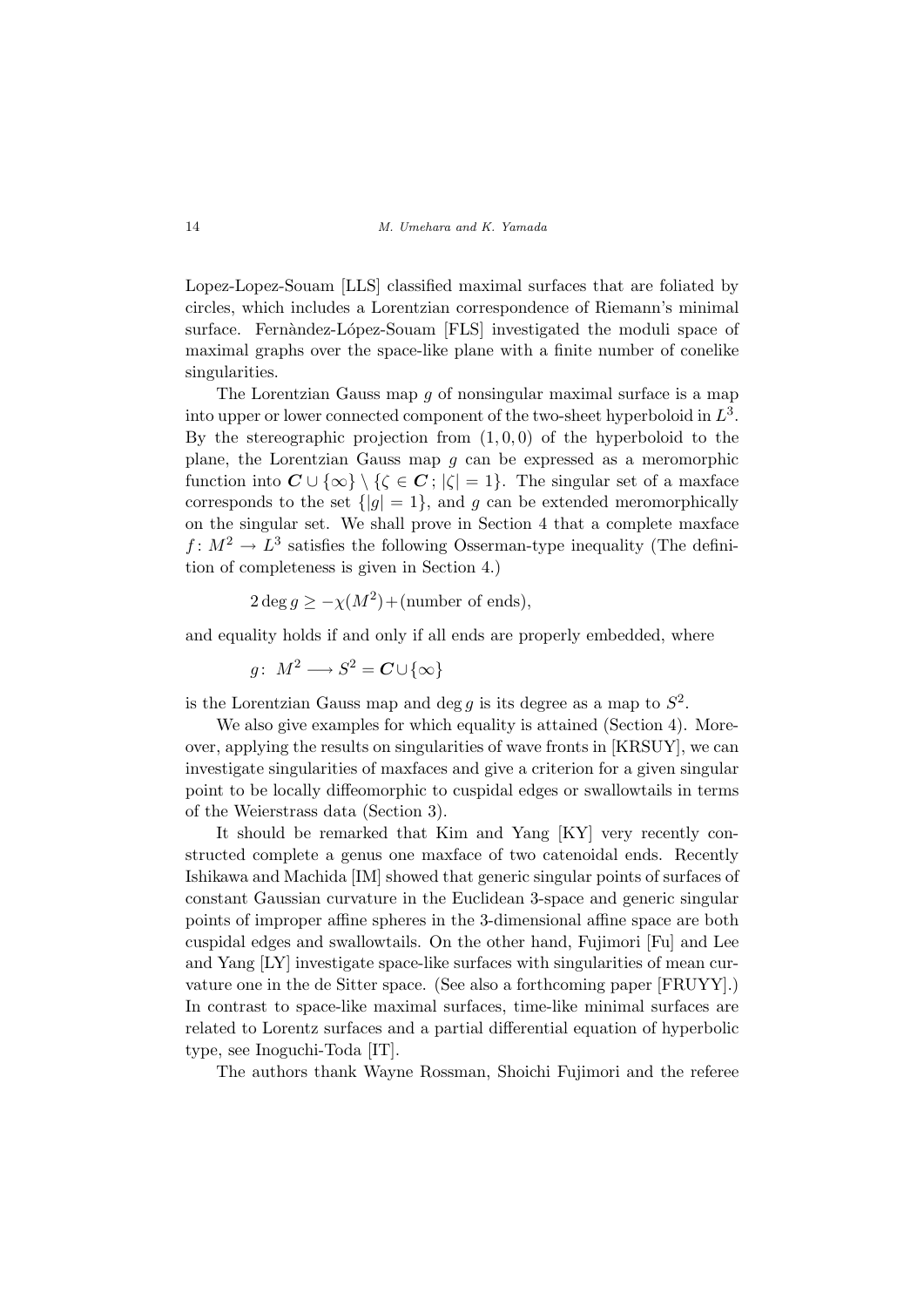for valuable comments.

# 1. Preliminaries

The Minkowski 3-space  $L^3$  is the 3-dimensional affine space  $\mathbb{R}^3$  with the inner product

$$
\langle , \rangle := -(dx^0)^2 + (dx^1)^2 + (dx^2)^2,\tag{1.1}
$$

where  $(x^0, x^1, x^2)$  is the canonical coordinate system of  $\mathbb{R}^3$ . An immersion  $f: M^2 \to L^3$  of a 2-manifold  $M^2$  into  $L^3$  is called *space-like* if the induced metric

$$
ds^2 := f^* \langle , \ \rangle = \langle df, df \rangle
$$

is positive definite on  $M^2$ . Throughout this paper, we assume that  $M^2$  is orientable. (If  $M^2$  is non-orientable, we consider the double cover.) Then without loss of generality, we can regard  $M^2$  as a Riemann surface and f as a conformal immersion.

The (Lorentzian) unit normal vector  $\nu$  of a space-like immersion  $f: M^2 \to$  $L^3$  is perpendicular to the tangent plane, and  $\langle \nu, \nu \rangle = -1$  holds. Moreover, it can be regarded as a map

$$
\nu \colon M^2 \longrightarrow H^2_{\pm} = H^2_+ \cup H^2_-, \tag{1.2}
$$

where

$$
H_+^2 := \{ \nu = (\nu^0, \nu^1, \nu^2) \in L^3 \mid \langle \nu, \nu \rangle = -1, \ \nu^0 > 0 \},
$$
  

$$
H_-^2 := \{ \nu = (\nu^0, \nu^1, \nu^2) \in L^3 \mid \langle \nu, \nu \rangle = -1, \ \nu^0 < 0 \}.
$$

The map  $\nu: M^2 \to H^2_{\pm}$  is called the *Gauss map* of f. A space-like immersion  $f: M^2 \to L^3$  is called *maximal* if and only if the mean curvature function vanishes identically. The composition of the Gauss map to the stereographic projection  $\pi: H^2_{\pm} \to \mathbb{C} \cup \{\infty\}$  from the north pole  $(1,0,0)$  is expressed by

$$
g := \pi \circ \nu = -\frac{\partial f^0}{\partial f^1 - \sqrt{-1} \,\partial f^2} \tag{1.3}
$$

which is a meromorphic function when  $f = (f^0, f^1, f^2)$  is maximal. We also call g the *Gauss map* of f. Since  $\nu$  is valued on the set  $H^2_{\pm}$ ,  $|g| \neq 1$  holds on  $M^2$ . The original Gauss map  $\nu$  of the maximal surface as in (1.2) is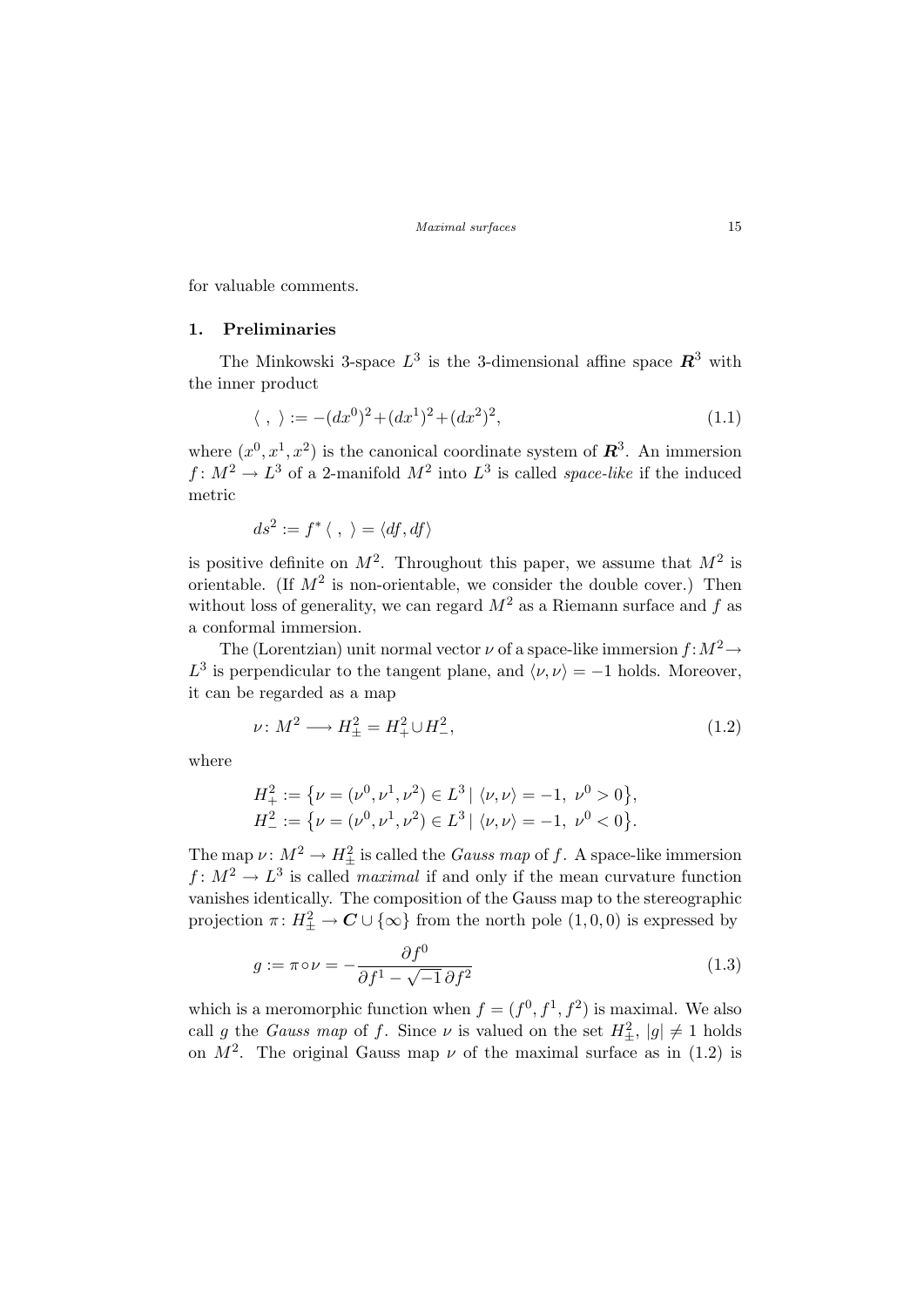16 M. Umehara and K. Yamada

rewritten by

$$
\nu = \frac{1}{1 - |g|^2} \left( -(1 + |g|^2), 2 \operatorname{Re} g, 2 \operatorname{Im} g \right). \tag{1.4}
$$

A holomorphic map

$$
F = (F^0, F^1, F^2) \colon M^2 \longrightarrow \mathbf{C}^3
$$

of a Riemann surface  $M^2$  to  $C^3$  is called a *Lorentzian null map* if

$$
\langle dF, dF \rangle = -(dF^0)^2 + (dF^1)^2 + (dF^2)^2 = 0
$$

holds on  $M^2$ , where we denote by  $\langle , \rangle$  the complexification of the Lorentzian metric (1.1). Let  $g: M^2 \to \mathbb{C} \cup \{\infty\}$  be a Gauss map of the conformal spacelike maximal immersion  $f$ , then the holomorphic map

$$
F := \frac{1}{2} \int_{z_0}^{z} \left( -2g, (1+g^2), \sqrt{-1}(1-g^2) \right) \omega
$$

is a Lorentzian null map defined on the universal cover  $\widetilde{M}^2$  of  $M^2$ , and  $f = F + \overline{F}$  holds, where  $\omega$  is a holomorphic 1-form on  $M^2$  given by

 $\omega := \partial f^1 - \sqrt{-1} \, \partial f^2.$ 

Moreover

$$
ds^2 = (1 - |g|^2)^2 \omega \bar{\omega}
$$
 (1.5)

holds (see [K1]). Let  $ds_{\text{Hyp}}^2$  be the hyperbolic metric on  $C \cup \{\infty\}$  $\{\zeta \in \mathbf{C}; |\zeta| = 1\}$ :

$$
ds_{\rm Hyp}^2 = \frac{4\,d\zeta\,d\bar{\zeta}}{(1-|\zeta|^2)^2}.
$$

Then we have

**Lemma 1.1** The pull-back of the metric  $ds_{\text{Hyp}}^2$  by the Gauss map g satisfies

$$
K_{ds^2} ds^2 = g^* ds^2_{\text{Hyp}} = \frac{4 \, dg \, d\bar{g}}{(1 - |g|^2)^2},\tag{1.6}
$$

where  $K_{ds^2}$  is the Gaussian curvature of  $ds^2$ . In particular, the Gaussian curvature of maximal surface in  $L^3$  is non-negative.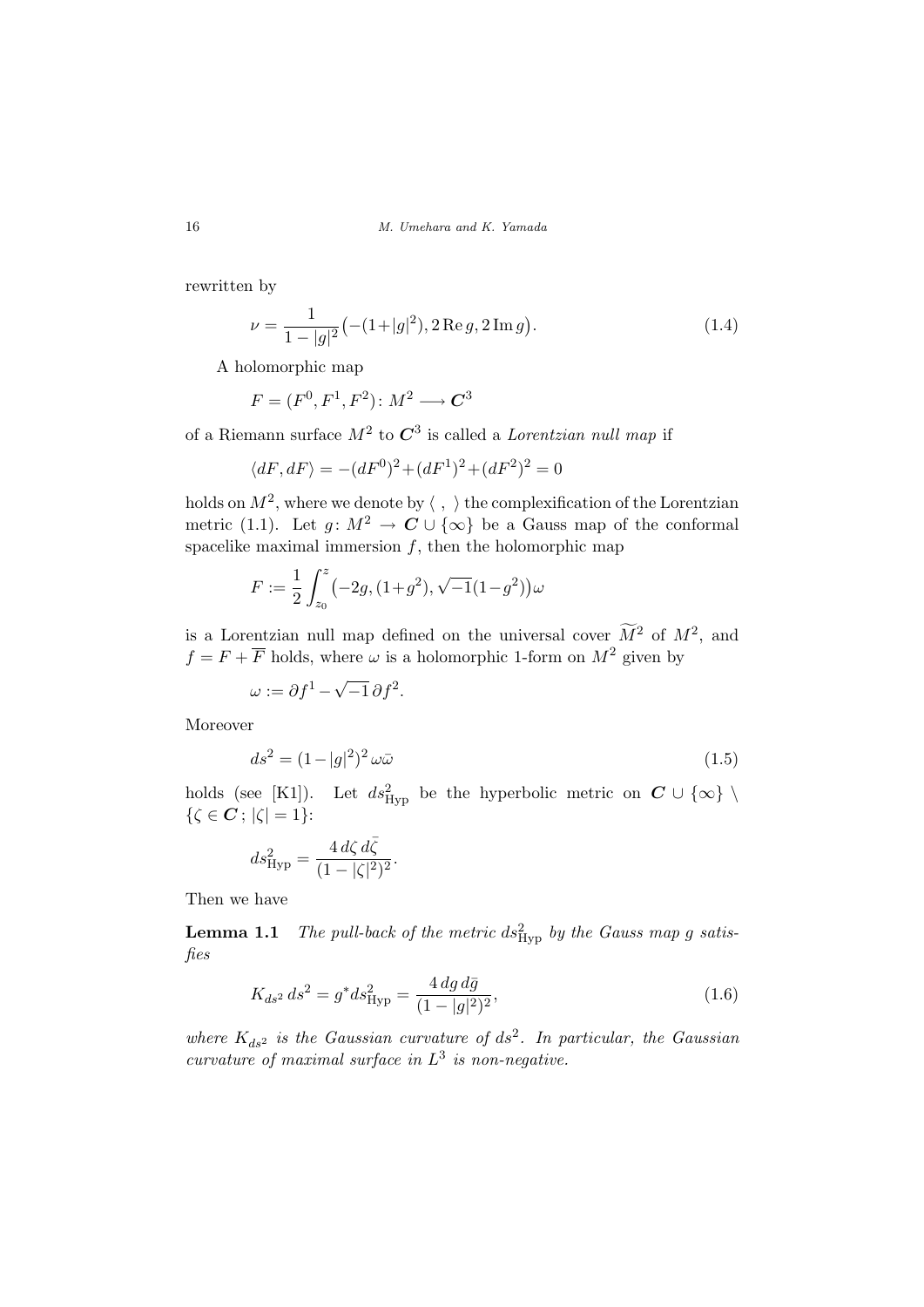Remark 1.2 The only complete maximal space-like immersion is a plane. This classical fact is easily proved as follows: Without loss of generality, we may assume  $M^2$  is connected and simply-connected. Moreover, we may assume the Gauss map is valued in  $H^2$ , that is  $|g| < 1$ . Suppose  $M^2$  is biholomorphic to the unit disk  $D^2$ . Since  $(1-|g|^2)^2 \omega \bar{\omega} < \omega \bar{\omega}$ , the metric  $\omega \bar{\omega}$ is a complete flat metric on  $D^2$ , which is impossible. So  $M^2$  is conformally equivalent to  $C$ , then g is constant. This implies that the image of f is a plane.

### 2. Maxfaces

**Definition 2.1** A smooth map  $f: M^2 \to L^3$  of an oriented 2-manifold  $M^2$ into  $L^3$  is called a *maximal map* if there exists an open dense subset  $W \subset$  $M^2$  such that  $f|_W$  is a maximal immersion. A point p where  $ds^2$  degenerates is called a singular point of f.

**Definition 2.2** Let  $f: M^2 \to L^3$  be a maximal map which gives a maximal immersion on  $W \subset M^2$ , and  $p \in M^2 \setminus W$  a singular point. Then p is called an admissible singular point if

(1) On a neighborhood U of p, there exists a  $C^1$ -differentiable function  $\beta: U \cap W \to \mathbf{R}_+$  such that the Riemannian metric  $\beta ds^2$  on  $U \cap W$ extends to a  $C^1$ -differentiable Riemannian metric on U, and

$$
(2) \t df(p) \neq 0
$$

hold. A maximal map f is called a *maxface* if all singular points are admissible.

The condition " $df(p) \neq 0$ " is equivalent to "rank  $df = 1$ " at the singular point p.

**Proposition 2.3** Let  $M^2$  be an oriented 2-manifold and  $f: M^2 \to L^3$ a maxface which is a maximal immersion on an open dense subset  $W \subset M^2$ . Then there exists a complex structure of  $M^2$  which satisfies the following: (1)  $f|_W$  is conformal with respect to the complex structure.

(2) There exists a holomorphic Lorentzian null immersion  $F: \widetilde{M}^2 \to \mathbb{C}^3$ such that  $f \circ \pi = F + \overline{F}$ , where  $\pi \colon \widetilde{M}^2 \to M^2$  is the universal cover of  $M^2$ .

The holomorphic null immersion  $F$  as above is called the *holomorphic lift* of the maxface  $f$ .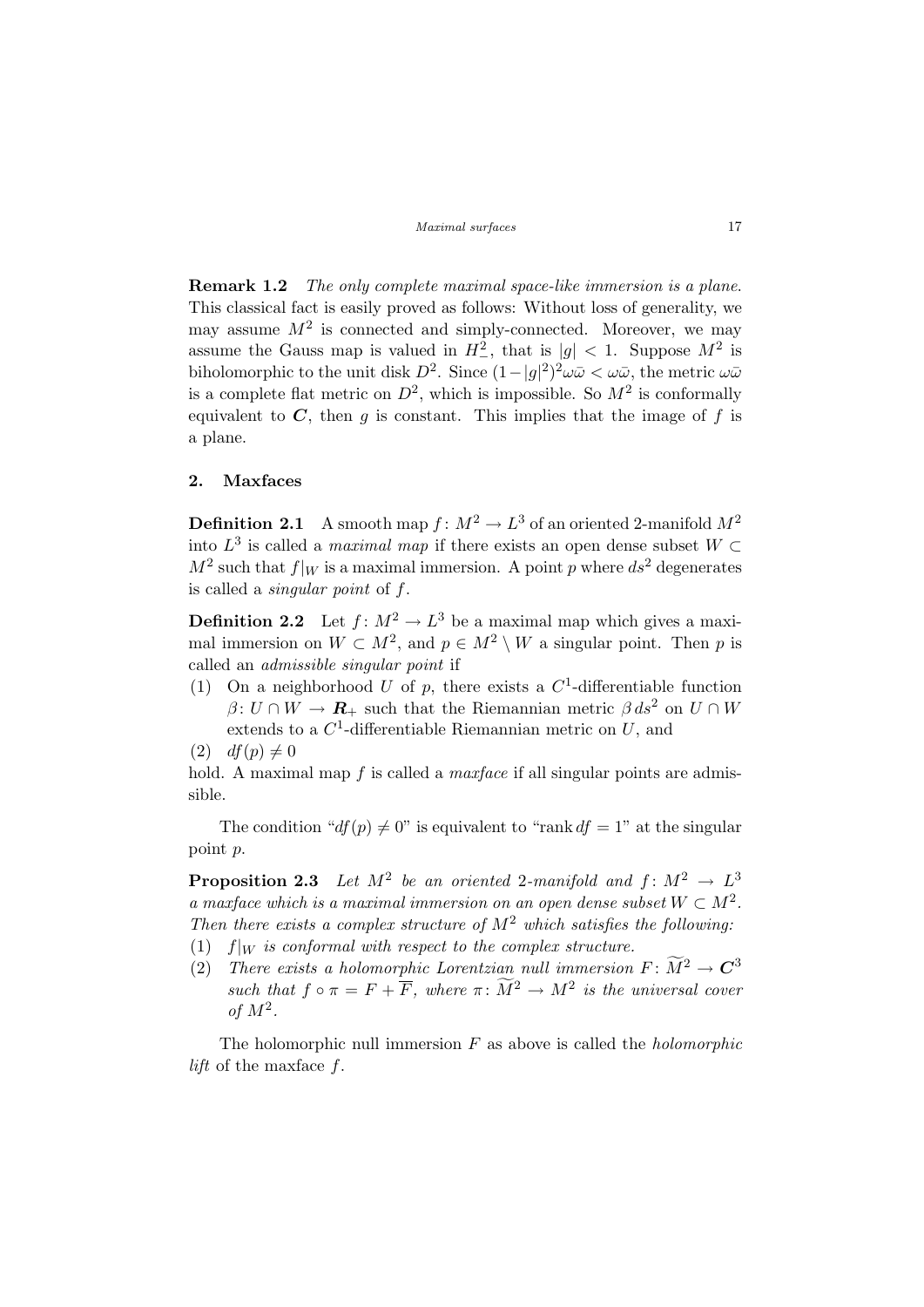*Proof of Proposition* 2.3. Since the induced metric  $ds^2 = f^* \langle , \rangle$  gives a Riemannian metric on  $W$ , it induces a complex structure on  $W$ . So it is sufficient to construct a complex coordinate on a neighborhood of an admissible singular point which is compatible to the complex structure on W.

Let  $p$  be an admissible singular point of  $f$  and  $U$  a sufficiently small neighborhood of p. By definition, there exists a function  $\beta$  on  $U \cap W$  such that  $\beta ds^2$  extends to a C<sup>1</sup>-differentiable Riemannian metric on a neighborhood  $U$ . We assume  $U$  is simply connected. Then there exists a positively oriented orthonormal frame field  ${e_1, e_2}$  with respect to  $\beta ds^2$  which is  $C^1$ -differentiable on U. Using this, we can define a  $C^1$ -differentiable almost complex structure  $J$  on  $U$  such that

$$
J(e_1) = e_2, \qquad J(e_2) = -e_1. \tag{2.1}
$$

Since  $ds^2$  is conformal to  $\beta ds^2$  on W, J is compatible to the complex structure on W induced by  $ds^2$ . There exists a  $C^1$ -differentiable decomposition

$$
(T^*M^2)^C = (T^*M^2)^{(1,0)} \oplus (T^*M^2)^{(0,1)}
$$

with respect to J. Since f is  $C^{\infty}$ -differentiable, df is a smooth  $\mathbb{R}^{3}$ -valued 1-form. So we can take the  $(1,0)$ -part  $\zeta$  of df with respect to this decomposition. Then  $\zeta$  is a  $C^1$ -differentiable  $\mathbb{C}^3$ -valued 1-form which is holomorphic on W with respect to the complex structure (2.1). In particular  $d\zeta$  vanishes on W. Moreover, since W is an open dense subset,  $d\zeta = 0$  holds on U.

As we assumed that  $U$  is simply connected, the Poincaré lemma implies that there exists a  $C^1$ -differentiable map  $F_U: U \to \mathbb{C}^3$  such that  $dF_U = \zeta$ .

Since the point p is an admissible singularity,  $\zeta + \bar{\zeta} = df(p) \neq 0$  on  $M^2$ . In particular  $\zeta \neq 0$ , and at least one component of  $\zeta = dF_U$  does not vanish at p. If we write  $F_U = (F^0, F^1, F^2)$ , we can choose  $j = 0, 1, 2$  such that  $dF^{j}(p) \neq 0$ . Using this  $F^{j}$ , we define a function  $z = F^{j}$ :  $U \rightarrow C = \mathbb{R}^{2}$ . Then, z gives a coordinate system on  $M^2$  on a neighborhood of p, because  $dF^{j}(p) \neq 0$ . Since  $z = F^{j}$  is a holomorphic function  $U \cap W$ , it gives a complex analytic coordinate around  $p$  compatible with respect to that of  $U \cap W$ . (If k is another suffix such that  $dF^k(p) \neq 0$ , then  $w = F^k$  gives also a local complex coordinate system compatible with respect to z. In fact,

$$
\frac{dw}{dz} = \frac{dF^k}{dF^j} = \frac{\zeta^k}{\zeta^j}
$$

is holomorphic on  $U \cap W$ , and satisfies the Cauchy-Riemann equation on U,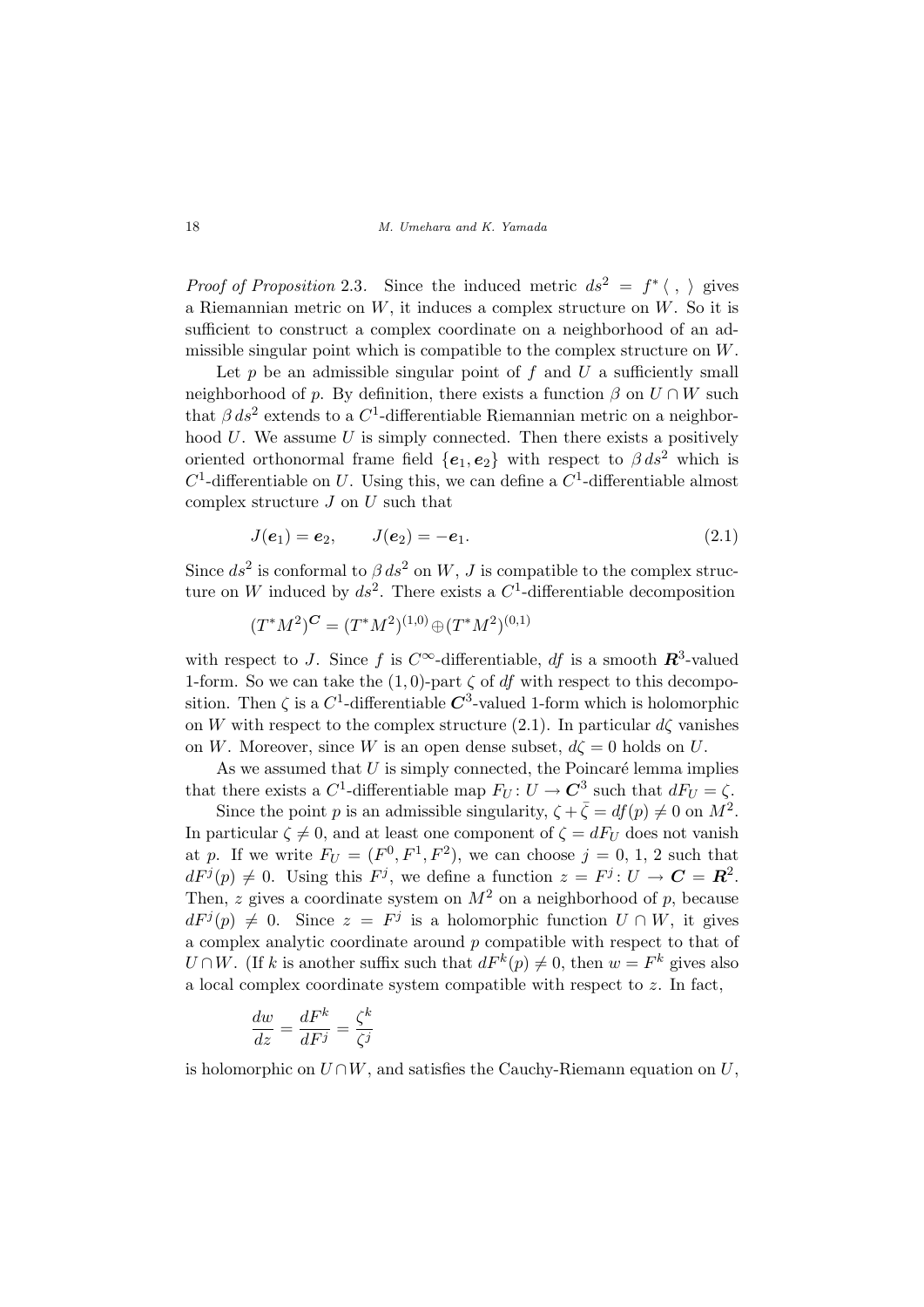since  $\zeta^k$ ,  $\zeta^j$  are C<sup>1</sup>-differentiable and  $U \cap W$  is open dense in U.)

Since  $p$  is arbitrary fixed admissible singularity, the complex structure of W extends across each singular point p, In particular,  $\partial f$  is holomorphic whole on  $M^2$  and there exists a holomorphic map  $F: \widetilde{M}^2 \to \mathbb{C}^3$  such that  $dF = \partial f$ . Since  $\partial (F + \overline{F}) = dF = \partial f$ ,  $F + \overline{F}$  differs  $f \circ \pi$  by a constant. So we may take F such that  $F + \overline{F} = f \circ \pi$ . Since  $f|_W$  is a maximal immersion, F is a Lorentzian null holomorphic immersion on  $\pi^{-1}(W)$ . Since  $\pi^{-1}(W)$ is open dense subset, F is a Lorentzian null map on  $\widetilde{M}^2$ . Moreover, since  $df(p) \neq 0$  at each admissible singular point, we have

$$
dF(q) = \partial (f \circ \pi)(q) = \partial f(p) \neq 0 \qquad (q \in \pi^{-1}(p))
$$

which implies that F is an immersion whole on  $\widetilde{M}^2$ . .  $\Box$ 

Conversely, a Lorentzian null immersion  $F: M^2 \to \mathbb{C}^3$  gives a maxface  $f = F + \overline{F}$ , if it defines a maximal immersion on an open dense subset. More precisely, we have:

**Proposition 2.4** Let  $M^2$  be a Riemann surface and  $F: M^2 \to \mathbb{C}^3$  a holomorphic Lorentzian null immersion. Assume

$$
-|dF^0|^2 + |dF^1|^2 + |dF^2|^2 \tag{2.2}
$$

does not vanish identically. Then  $f = F + \overline{F}$  is a maxface. The set of singularities of f is points where  $(2.2)$  vanishes.

Proof. If (2.2) does not vanish identically, the set

$$
W = \{-|dF^0|^2 + |dF^1|^2 + |dF^2|^2 \neq 0\}
$$

is open dense in  $M^2$ . Since F is Lorentzian null,

$$
-|dF^{0}|^{2} + |dF^{1}|^{2} + |dF^{2}|^{2} = -|(dF^{0})^{2}| + |dF^{1}|^{2} + |dF^{2}|^{2}
$$
  
= -|(dF^{1})^{2} + (dF^{2})^{2}| + |dF^{1}|^{2} + |dF^{2}|^{2}  
\ge -(|dF^{1}|^{2} + |dF^{2}|^{2}) + |dF^{1}|^{2} + |dF^{2}|^{2}  
= 0.

Then it holds that

$$
-|dF^0|^2 + |dF^1|^2 + |dF^2|^2 > 0 \quad \text{on } W.
$$

In particular,  $f = F + \overline{F}$  determines a conformal maximal immersion of W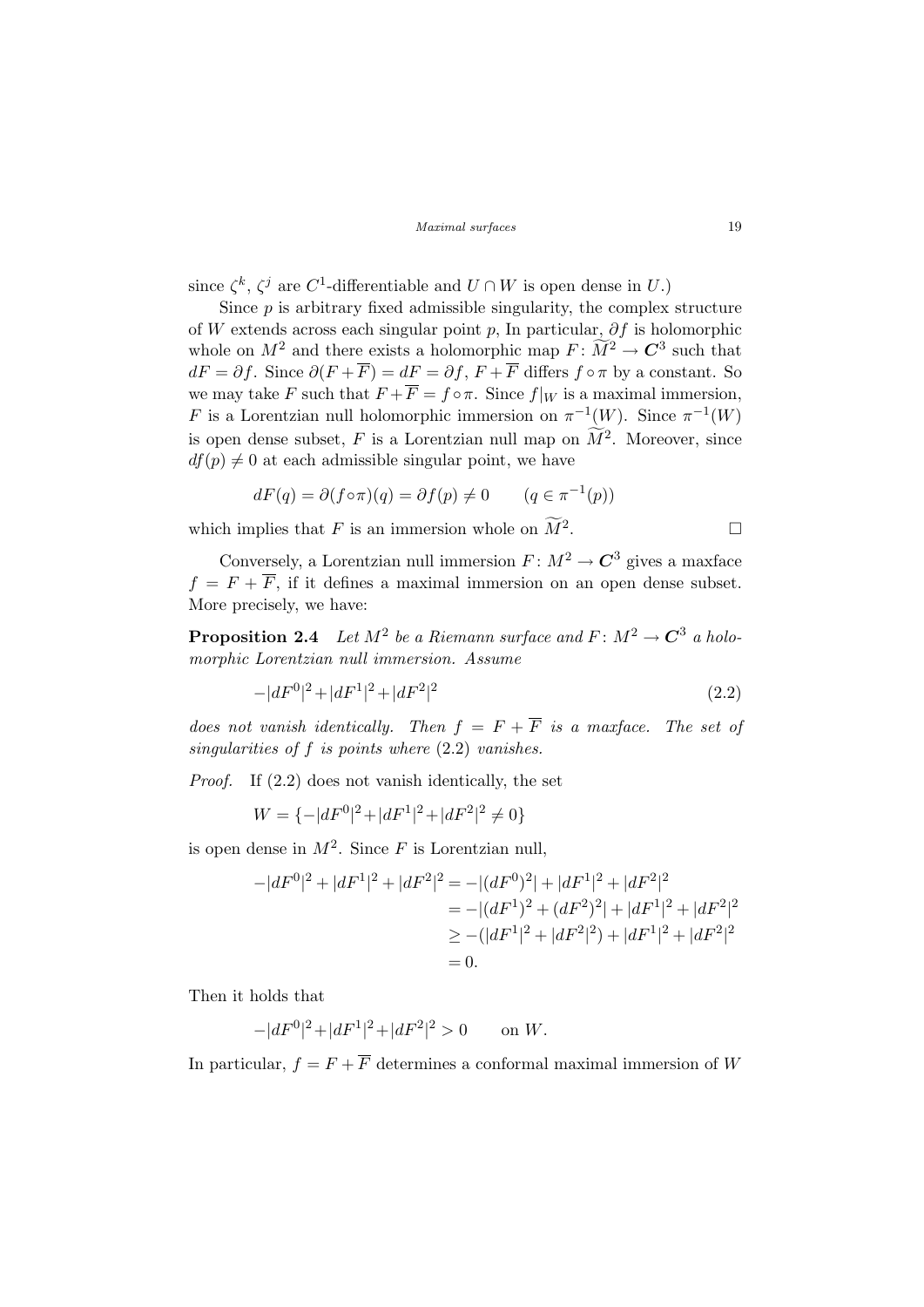into  $L^3$  with induced metric

$$
ds^{2} = 2(-|dF^{0}|^{2} + |dF^{1}|^{2} + |dF^{3}|^{2}).
$$

On the other hand, since F is an immersion,  $dF \neq 0$ . Then

$$
|dF^0|^2 + |dF^1|^2 + |dF^2|^2 > 0.
$$

Hence if we set

$$
\beta:=\frac{|dF^0|^2+|dF^1|^2+|dF^2|^2}{-|dF^0|^2+|dF^1|^2+|dF^2|^2}
$$

on  $W$ ,  $\beta$  is a positive function on W such that

$$
\beta ds^2 = 2(|dF^0|^2 + |dF^1|^2 + |dF^2|^2)
$$

can be extended to a Riemannian metric on  $M^2$ . This completes the proof. ¤

**Remark 2.5** Even if F is a holomorphic Lorentzian null immersion,  $f =$  $F + \overline{F}$  might not be a maxface. In fact, for the Lorentzian null immersion

,

$$
F = (z, z, 0): \mathbf{C} \longrightarrow \mathbf{C}^3
$$

 $f = F + \overline{F}$  degenerates on whole C.

For maximal surfaces, an analogue of the Weierstrass representation formula is known (see [K1]). Summing up, we have:

**Theorem 2.6** (Weierstrass-type representation for maxfaces) Let  $M^2$  be a Riemann surface and  $f: M^2 \to L^3$  a maxface. Then there exists a meromorphic function g and a holomorphic 1-form  $\omega$  on  $M^2$  such that

$$
f = \text{Re}\int_{z_0}^{z} \left(-2g, (1+g^2), \sqrt{-1}(1-g^2)\right)\omega,
$$
\n(2.3)

where  $z_0 \in M^2$  is a base point. Conversely, let g and  $\omega$  be a meromorphic function and a holomorphic 1-form on  $M^2$  such that

$$
(1+|g|^2)^2 \omega \bar{\omega} \tag{2.4}
$$

is a Riemannian metric on  $M^2$  and  $(1-|g|^2)^2$  does not vanish identically. Suppose

$$
\operatorname{Re}\oint_{\gamma} \left(-2g, (1+g^2), \sqrt{-1}(1-g^2)\right)\omega = 0\tag{2.5}
$$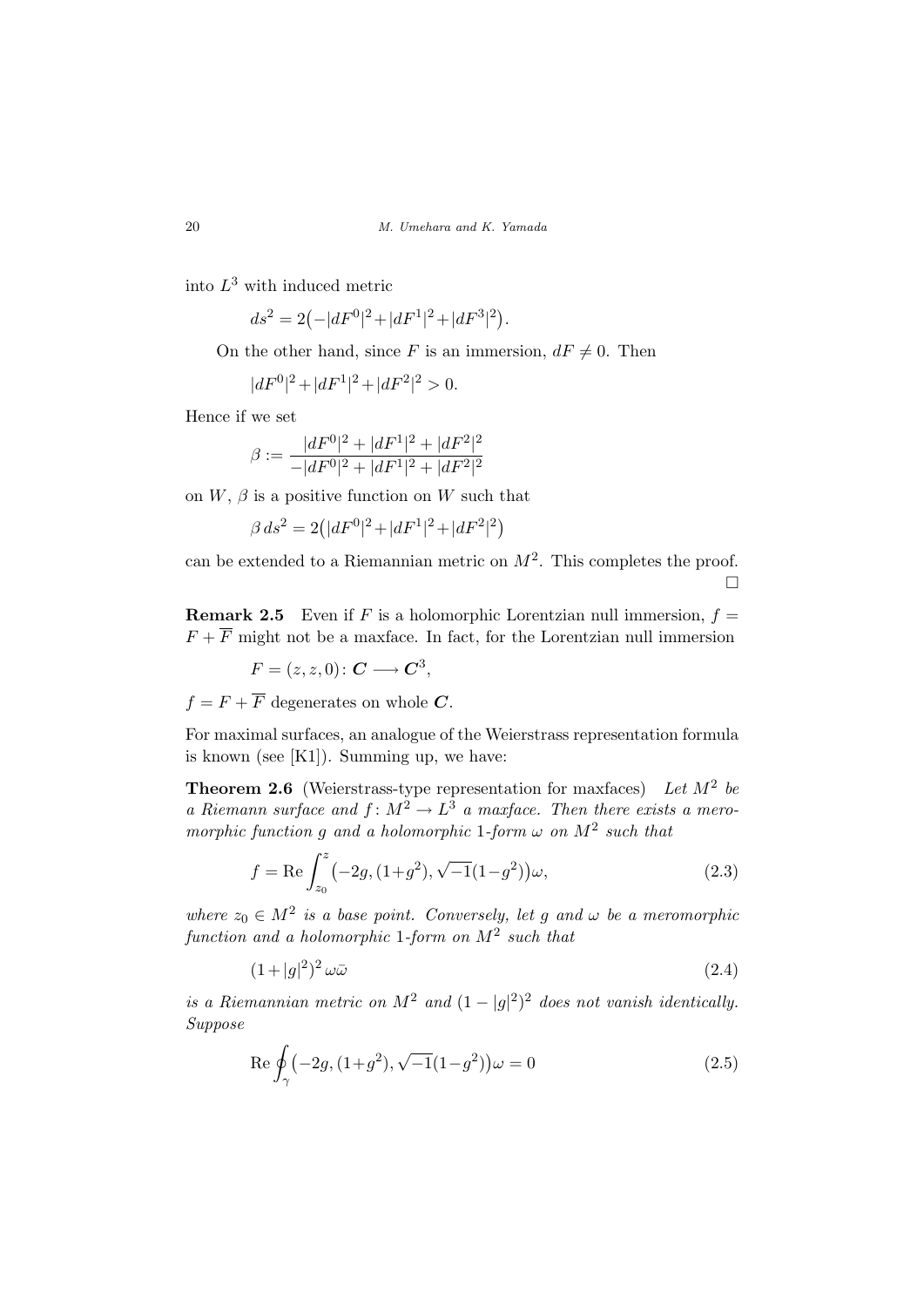for all loops  $\gamma$  on  $M^2$ . Then (2.3) defines a maxface  $f \colon M^2 \to L^3$ . The set of singular points of f is given by  $\{p \in M^2 : |g(p)| = 1\}.$ 

## Definition 2.7 We set

$$
d\sigma^2 := (1+|g|^2)^2|\omega|^2 = 2(|dF^0|^2+|dF^1|^2+|dF^2|^2),\tag{2.6}
$$

and call it the *lift-metric* of the maxface f, where  $F = (F^0, F^1, F^2)$  is the holomorphic lift.

The metric  $(1/2)d\sigma^2$  is nothing but the pull-back of the canonical Hermitian metric on  $\mathbb{C}^3$  by the holomorphic lift F. We call a pair  $(q,\omega)$  in Theorem 2.6 the *Weierstrass data* of the maxface f. As seen in  $(1.4)$ , q is the Gauss map on regular points of f. We also call  $q: M^2 \to \mathbb{C} \cup \{\infty\}$  the Gauss map of the maxface f.

Denote by  $K_{d\sigma^2}$  the Gaussian curvature of the lift-metric  $d\sigma^2$ . Then, by  $(2.6)$ , we have

$$
(-K_{d\sigma^2}) d\sigma^2 = \frac{4dg d\bar{g}}{(1+|g|^2)^2}.
$$
\n(2.7)

The right-hand side is the pull-back of the Fubini-Study metric of  $P^1(\mathbf{C})$ by the Gauss map  $g: M^2 \to \mathbb{C} \cup {\infty} = P^1(\mathbb{C}).$ 

Remark 2.8 In [ER], Estudillo and Romero defined a notion of generalized maximal surfaces as follows: Let  $M^2$  be a Riemann surface and  $f: M^2 \to L^3$  a differentiable map. Then f is called a generalized maximal surface if (1)  $\varphi := \partial f / \partial z$  is holomorphic,  $(2) - (\varphi^0)^2 + (\varphi^1)^2 + (\varphi^2)^2 = 0$ , and  $(3) - |\varphi^0|^2 + |\varphi^1|^2 + |\varphi^2|^2$  is not identically zero. Singular points of such a surface is either (A) an isolated zero of  $\varphi$  (a "branch point") or (B) a point where  $|q|=1$ . Propositions 2.3 and 2.4 implies that a maxface in our sense is a generalized maximal surface without singular points of type (A).

### 3. Singularities of maxfaces

In the previous section, we defined maxfaces as surfaces with singularities. So it is quite natural to investigate which kind of singularities appear on maxfaces. We note that  $\{(x, y, z) \in \mathbb{R}^3 : x^2 = y^3\}$  is the cuspidal edge, and  $\{(x, y, z) \in \mathbb{R}^3 : x = 3u^4 + u^2v, y = 4u^3 + 2uv, z = v\}$  is the swallowtail. We shall prove the following: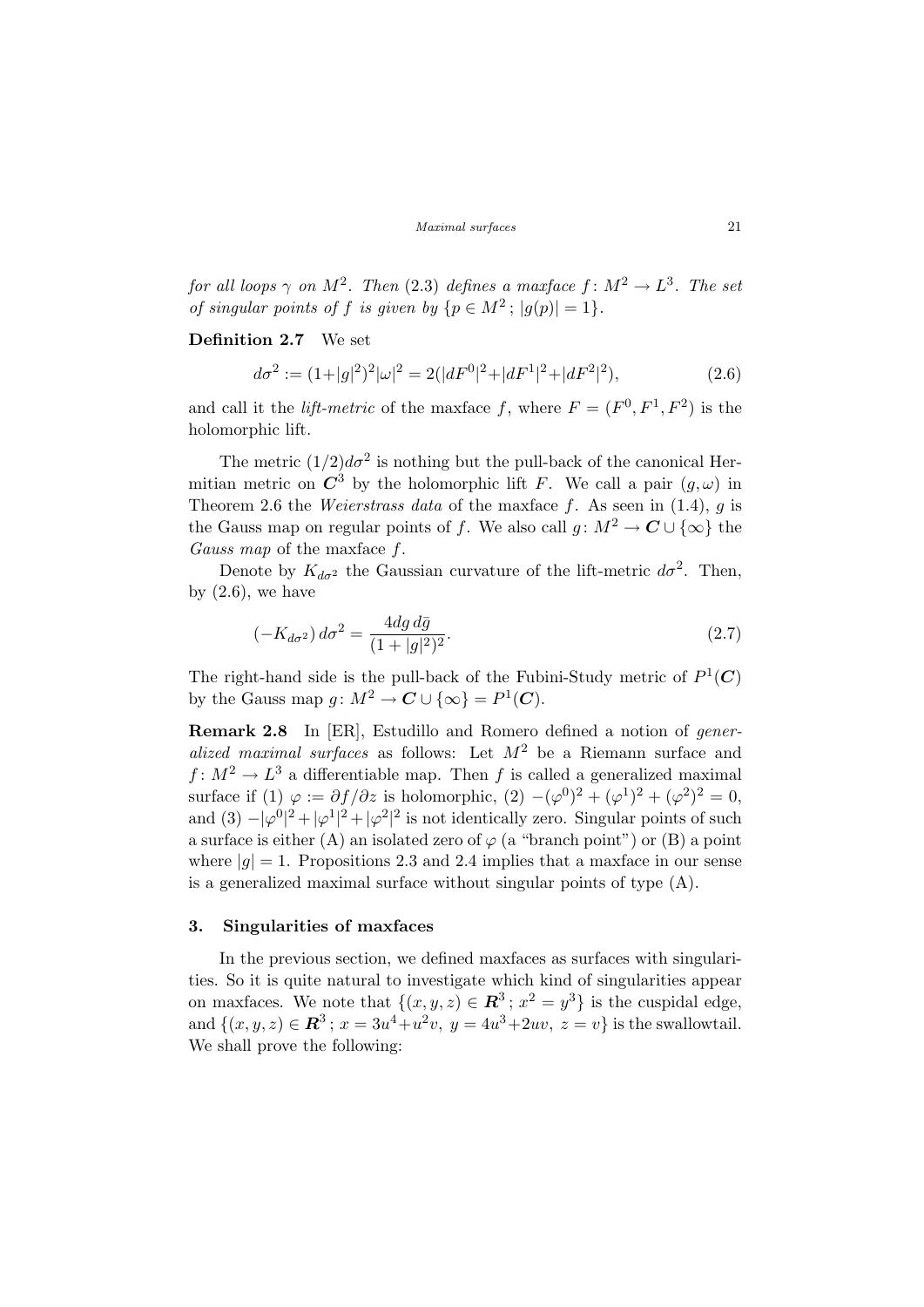**Theorem 3.1** Let U be a domain of the complex plane  $(C, z)$  and  $f: U \rightarrow$  $L^3$  a maxface with the Weierstrass data  $(g, \omega = \hat{\omega} \, dz)$ , where  $\hat{\omega}$  is a holomorphic function on U. Then

- (1) A point  $p \in U$  is a singular point if and only if  $|q(p)| = 1$ .
- (2) The image of f around a singular point p is locally diffeomorphic to a cuspidal edge if and only if

$$
\operatorname{Re}\left(\frac{g'}{g^2\hat{\omega}}\right) \neq 0 \qquad \text{and} \qquad \operatorname{Im}\left(\frac{g'}{g^2\hat{\omega}}\right) \neq 0
$$

hold at p, where  $\omega(z) = \hat{\omega}(z)dz$  and  $\ell' = d/dz$ .

(3) The image of f around a singular point p is locally diffeomorphic to a swallowtail if and only if

$$
\frac{g'}{g^2\hat{\omega}} \in \mathbf{R} \setminus \{0\} \quad \text{and} \quad \text{Re}\left\{\frac{g}{g'}\left(\frac{g'}{g^2\hat{\omega}}\right)'\right\} \neq 0
$$

hold at p.

In [KRSUY], a criterion for a singular point on a wave front in  $\mathbb{R}^3$  to be a cuspidal edge or a swallowtail is given. We shall recall it and prove the theorem as an application of it: We identify the unit cotangent bundle of the Euclidean 3-space  $\mathbb{R}^3$  with  $\mathbb{R}^3 \times S^2 = \{(x, n): x \in \mathbb{R}^3, n \in S^2\}$ , then

$$
\xi := n_1 dx^1 + n_2 dx^2 + n_3 dx^3
$$
  $(x = (x^1, x^2, x^3), \mathbf{n} = (n_1, n_2, n_3))$ 

gives a contact form and a map

$$
L = (f_L, \mathbf{n}): \ U \ (\subset \mathbf{R}^2) \longrightarrow \mathbf{R}^3 \times S^2
$$

is called a *Legendrian* if the pull-back of the contact form  $\xi$  vanishes, that is  $(f_L)_u$  and  $(f_L)_v$  are both perpendicular to n, where  $z = u + \sqrt{-1} v$ . If L is a Legendrian immersion, the projection  $f_L$  of L into  $\mathbb{R}^3$  is called a (wave) front.

Now let  $L = (f, n): U \to \mathbb{R}^3 \times S^2$  be a Legendrian immersion. A point  $p \in U$  where f is not an immersion is called a *singular point* of the front f. By definition, there exists a smooth function  $\lambda$  on U such that

$$
f_u \times f_v = \lambda \, \boldsymbol{n} \tag{3.1}
$$

where  $\times$  is the Euclidean vector product of  $\mathbb{R}^3$ . A singular point  $p \in$ U is called *non-degenerate* if  $d\lambda$  does not vanish at p. We assume p is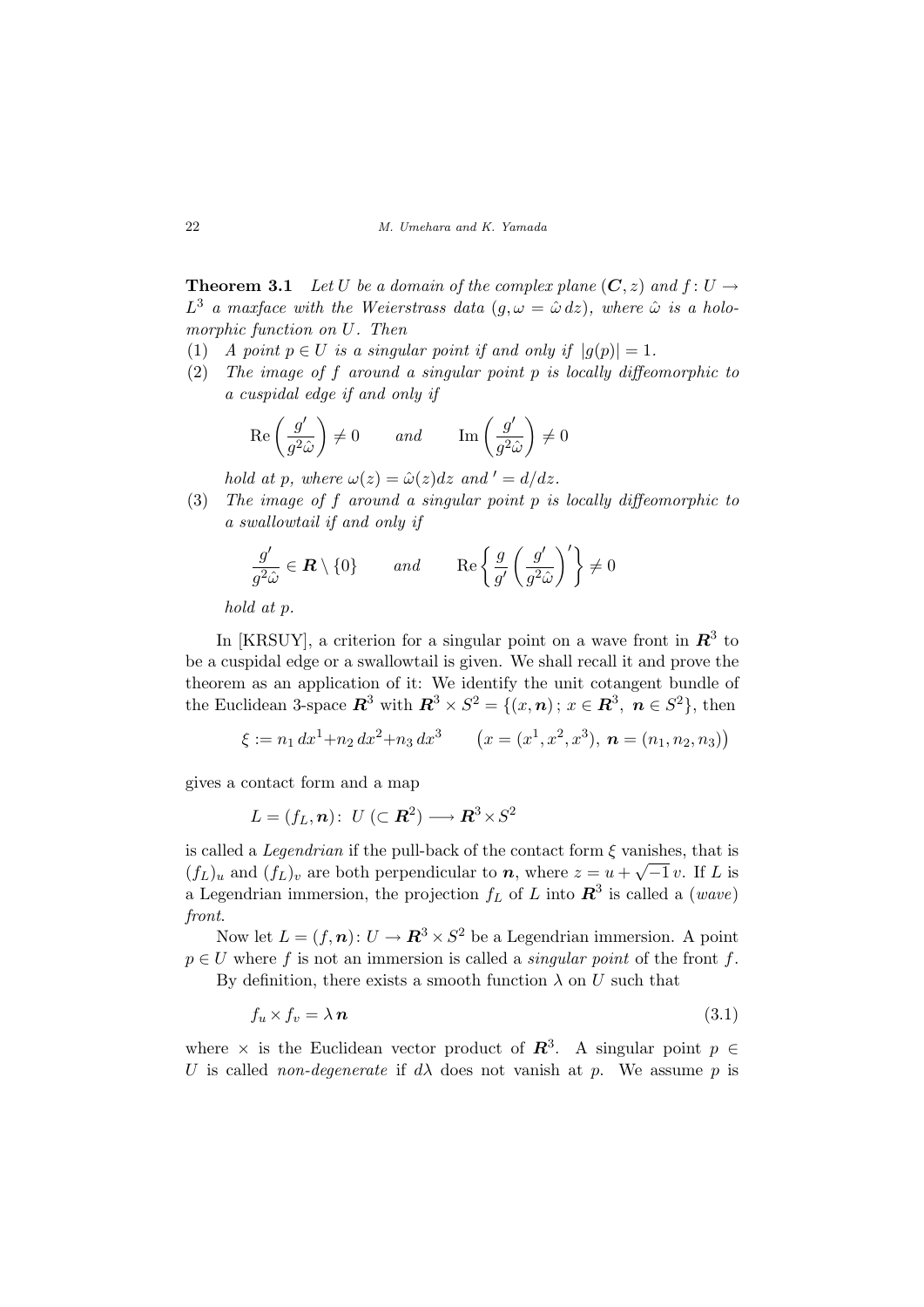a non-degenerate singular point. Then there exists a regular curve around the point p

$$
\gamma = \gamma(t) \colon (-\varepsilon, \varepsilon) \longrightarrow U
$$

(called the *singular curve*) such that  $\gamma(0) = p$  and the image of  $\gamma$  coincides with the set of singular points of  $f$  around  $p$ . The tangential direction of  $\gamma(t)$  is called the *singular direction*. On the other hand, a non-zero vector  $\eta \in TU$  such that  $df(\eta) = 0$  is called the *null direction*. For each point  $\gamma(t)$ , the null direction  $\eta(t)$  determined uniquely up to scalar multiplications. We recall the following

**Proposition 3.2** ([KRSUY]) Let  $p = \gamma(0) \in U$  be a non-degenerate singular point of a front  $f: U \to \mathbb{R}^3$ .

- (1) The germ of the image of the front at p is locally diffeomorphic to a cuspidal edge if and only if  $\eta(0)$  is not proportional to  $\dot{\gamma}(0)$ , where  $\dot{\gamma} = d\gamma/dt.$
- (2) The germ of the image of the front at p is locally diffeomorphic to a swallowtail if and only if  $\eta(0)$  is proportional to  $\dot{\gamma}(0)$  and

$$
\frac{d}{dt}\det(\dot{\gamma}(t),\eta(t))\bigg|_{t=0}\neq 0.
$$

Now, we identify the Minkowski space  $L^3$  with the affine space  $\mathbb{R}^3$ , and denote by  $\langle , \rangle_{\text{Euc}}$  the Euclidean metric of  $\mathbb{R}^3$ . To prove Theorem 3.1, we prepare the following:

**Lemma 3.3** Let  $f: M^2 \to L^3 \simeq \mathbb{R}^3$  be a maxface with Weierstrass data  $(g, \omega)$ . Then f is a projection of a Legendrian map  $L: M^2 \to \mathbb{R}^3 \times S^2$ . Moreover,  $f$  is a front on a neighborhood of  $p$ , and  $p$  is a non-degenerate singular point if and only if

$$
\operatorname{Re}\left(\frac{g'}{g^2\hat{\omega}}\right)\bigg|_p \neq 0,\tag{3.2}
$$

where  $\omega = \hat{\omega} dz$ .

*Proof.* Let  $z = u +$  $\sqrt{-1}v$  be a complex coordinate of  $M^2$  around p and write  $\omega = \hat{\omega} dz$ , where  $\hat{\omega}$  is a holomorphic function in z. Then (2.3) implies

$$
f_z = \frac{1}{2}(-2g, 1+g^2, \sqrt{-1}(1-g^2))\hat{\omega},
$$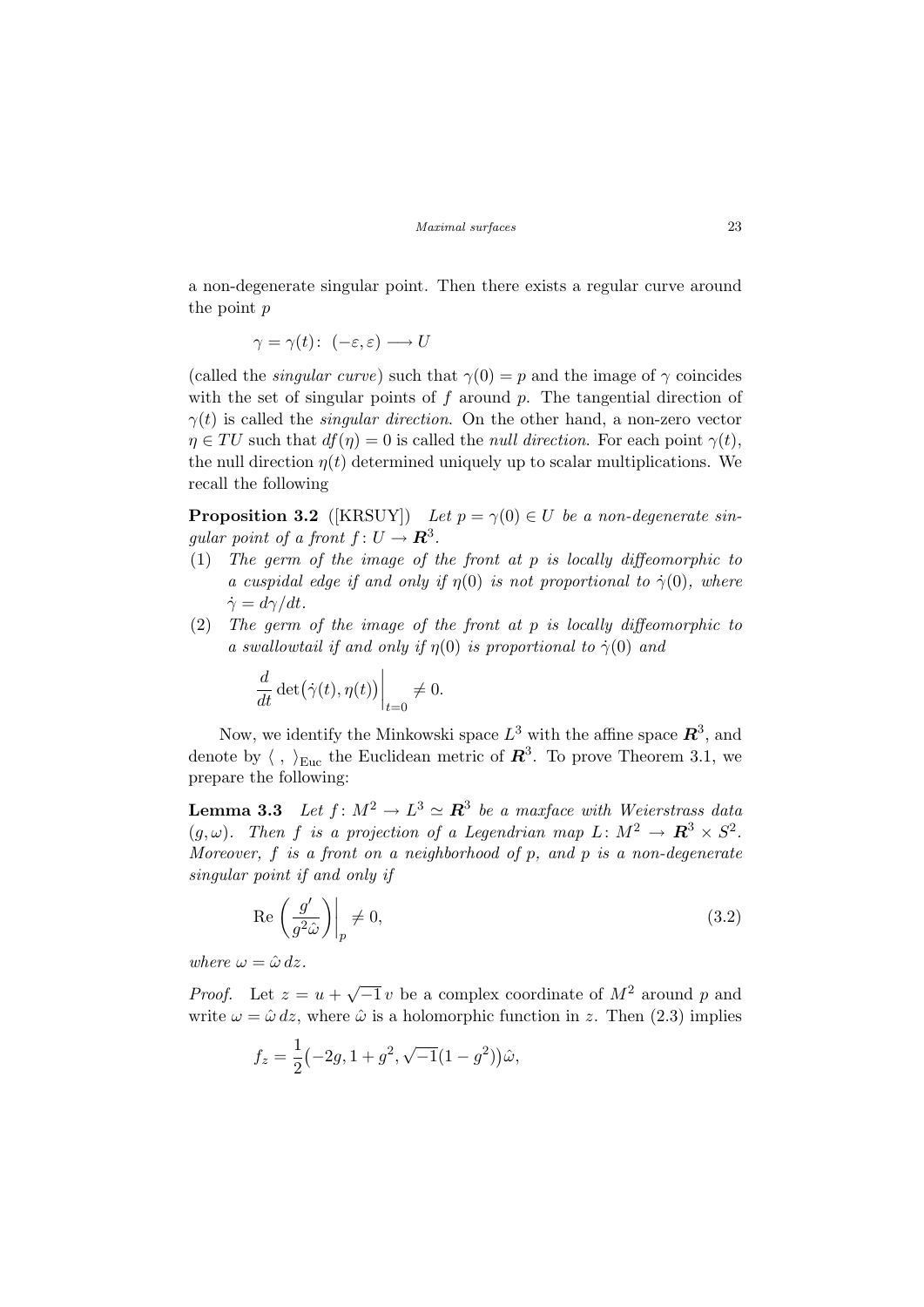24 M. Umehara and K. Yamada

$$
f_{\bar{z}} = \frac{1}{2} \left(-2\bar{g}, 1 + \bar{g}^2, -\sqrt{-1}(1 - \bar{g}^2)\right) \overline{\hat{\omega}}.
$$

Thus, we have

$$
f_u \times f_v = -2\sqrt{-1} f_z \times f_{\bar{z}} = (|g|^2 - 1)|\hat{\omega}|^2 (1 + g\bar{g}, 2 \operatorname{Re} g, 2 \operatorname{Im} g),
$$

where  $\times$  is the Euclidean vector product of  $\mathbb{R}^3$ . Let

$$
\mathbf{n} := \frac{1}{\sqrt{(1+|g|^2)^2 + 4|g|^2}} (1+|g|^2, 2 \operatorname{Re} g, 2 \operatorname{Im} g). \tag{3.3}
$$

Then  $\boldsymbol{n}$  is the Euclidean unit normal vector of f, that is  $\langle df(X), \boldsymbol{n} \rangle_{\text{Euc}} = 0$ for all  $X \in TM^2$ , where  $\langle , \rangle_{\text{Euc}}$  is the Euclidean inner product.

From now on, we assume  $|g(p)| = 1$ , and hence  $\omega(p) \neq 0$ . At the singular point  $p$ , we have

$$
df = \frac{1}{2} \left( -2g, (1+g^2), \sqrt{-1}(1-g^2) \right) \hat{\omega} \, dz
$$
  
+ 
$$
\frac{1}{2} \left( -2\bar{g}, (1+\bar{g}^2), -\sqrt{-1}(1-\bar{g}^2) \right) \hat{\omega} \, d\bar{z}
$$
  
= 
$$
\frac{1}{2} \left( -2, \frac{1}{g} + g, \sqrt{-1} \left( \frac{1}{g} - g \right) \right) g\omega
$$
  
+ 
$$
\frac{1}{2} \left( -2, \frac{1}{\bar{g}} + \bar{g}, -\sqrt{-1} \left( \frac{1}{\bar{g}} - \bar{g} \right) \right) \bar{g}\bar{\omega}
$$
  
= 
$$
(-1, \text{Re } g, \text{Im } g) (g\omega + \bar{g}\bar{\omega})
$$

because  $\bar{g}(p) = 1/g(p)$ . In particular,

$$
\eta = \frac{\sqrt{-1}}{g\hat{\omega}},\tag{3.4}
$$

gives the null-direction at p, where we identify  $T_pM^2$  with  $\mathbb{R}^2$  and  $\mathbb{C}$  as

$$
\zeta = a + \sqrt{-1}b \in \mathbf{C} \leftrightarrow (a, b) \in \mathbf{R}^2 \leftrightarrow a\frac{\partial}{\partial u} + b\frac{\partial}{\partial v} \leftrightarrow \zeta \frac{\partial}{\partial z} + \bar{\zeta} \frac{\partial}{\partial \bar{z}}.
$$
 (3.5)

On the other hand, we have

$$
d\boldsymbol{n}(p) = \frac{\sqrt{-1}}{2\sqrt{2}} \left( \frac{dg}{g} - \frac{d\bar{g}}{\bar{g}} \right) (0, \operatorname{Im} g, -\operatorname{Re} g).
$$

If  $dg(p) = 0$  then  $(f, n)$  is not an immersion at p because  $d\mathbf{n}(p) = 0$ . So we may assume  $dg(p) \neq 0$ . Then the null direction of dn at p is proportional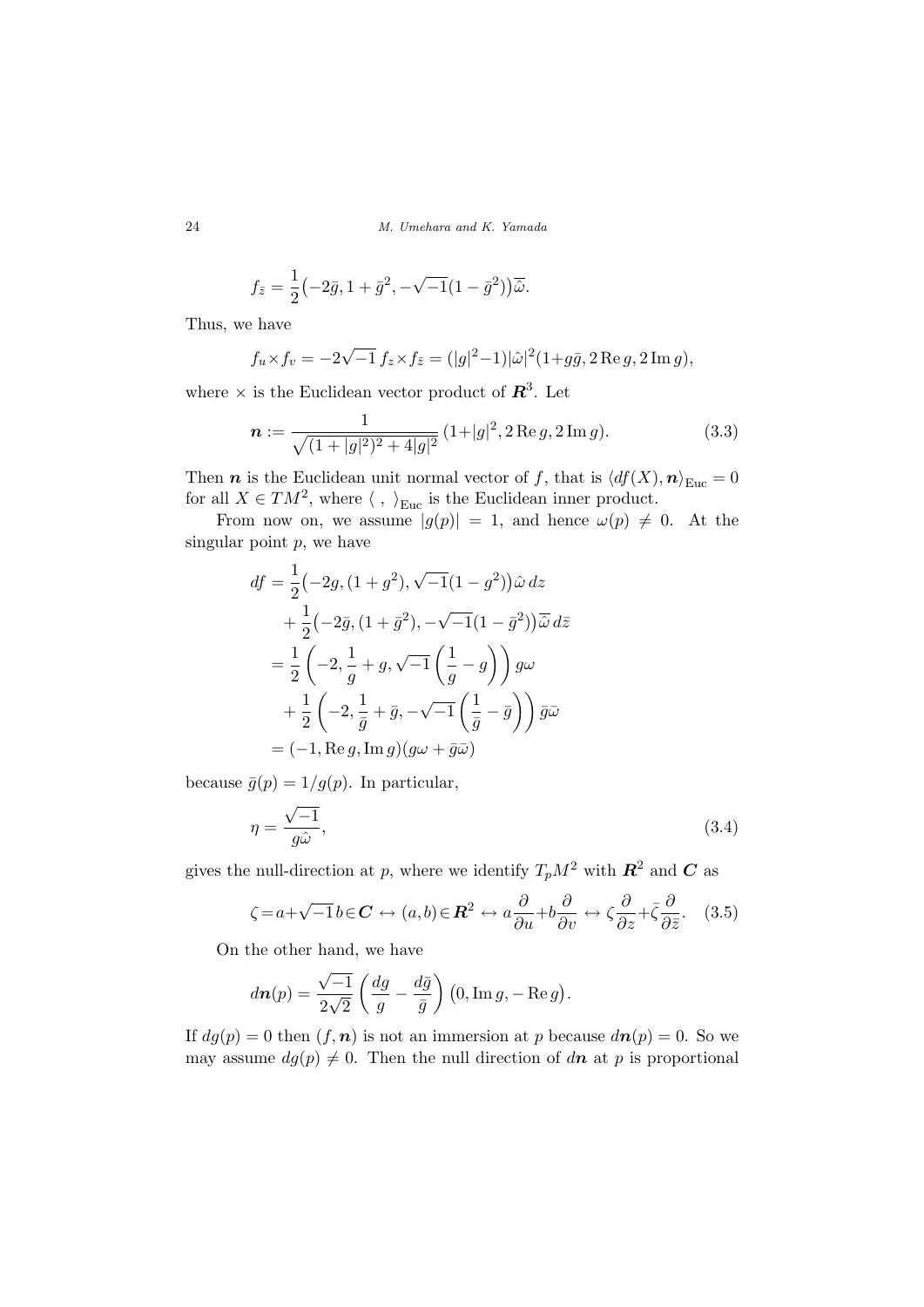$$
\mu = \overline{\left(\frac{g'}{g}\right)} \qquad \left( \prime = \frac{d}{dz} \right) \tag{3.6}
$$

under the identification with  $(3.5)$ . On the other hand, f is a front on a neighborhood at p if and only if  $\langle df, df \rangle_{\text{Euc}} + \langle d\boldsymbol{n}, d\boldsymbol{n} \rangle_{\text{Euc}}$  is positive definite, that is  $\eta$  in (3.4) and  $\mu$  in (3.6) are linearly independent, or equivalently

$$
0 \neq \det(\mu, \eta) = \operatorname{Im}(\bar{\mu}\eta) = \operatorname{Im} \frac{g'}{g} \frac{\sqrt{-1}}{g\hat{\omega}}.
$$

Then we have the first part of the conclusion. On the other hand, the function  $\lambda$  as in (3.1) is calculated as

$$
\lambda = \langle f_u \times f_v, \mathbf{n} \rangle_{\text{Euc}} = (|g|^2 - 1)|\hat{\omega}|^2 \sqrt{(1 + |g|^2)^2 + 4|g|^2}.
$$
 (3.7)

Since  $d\sigma^2$  in (2.6) is a Riemannian metric, g must have pole at p if  $\omega(p) = 0$ for  $p \in M^2$ . In this case, f is an immersion at p since  $|g(p)| \neq 1$ . Hence it is sufficient to consider the case  $\omega(p) \neq 0$ . At a singular point p, we have

$$
d\lambda(p) = 2\sqrt{2} |\hat{\omega}|^2 (\bar{g} dg + g d\bar{g}) = 2\sqrt{2} |\hat{\omega}|^2 \left( \frac{dg}{g} + \frac{d\bar{g}}{\bar{g}} \right)
$$

because  $|g(p)| = 1$ . Hence  $d\lambda(p) \neq 0$  if and only if  $dg(p) \neq 0$ . If (3.2) holds at p, p is non-degenerate because  $dg(p) \neq 0$ .

**Remark 3.4** At a singular point p such that  $g'/(g^2\hat{\omega})(p) = 0$ , f is not a front. For example, for a maxface f defined by the Weierstrass data  $g = e^z$  and  $\omega = \sqrt{-1} dz$ , the pair  $(f(z), n(z))$  is not an immersion into  $\mathbb{R}^3 \times S^2$  at  $z = 0$ .

Proof of Theorem 3.1. We have already shown (1) in the proof of Lemma 3.3. Assume  $\text{Re}(g'/(g^2\hat{\omega})) \neq 0$  holds at a singular point p. Then f is a front and  $p$  is a non-degenerate singular point. Since the singular set of  $f$  is characterized by  $g\bar{g} = 1$ , the singular curve  $\gamma(t)$  with  $\gamma(0) = p$  satisfies  $g(\gamma(t))\overline{g(\gamma(t))} = 1$ . Differentiating this, we get

$$
\operatorname{Re}\left(\frac{g'}{g}\dot{\gamma}\right) = 0 \qquad \left(\prime = \frac{d}{dz}, \ \cdot = \frac{d}{dt}\right).
$$

This implies that  $\dot{\gamma}$  is perpendicular to  $\overline{g'/g}$ , that is, proportional to

to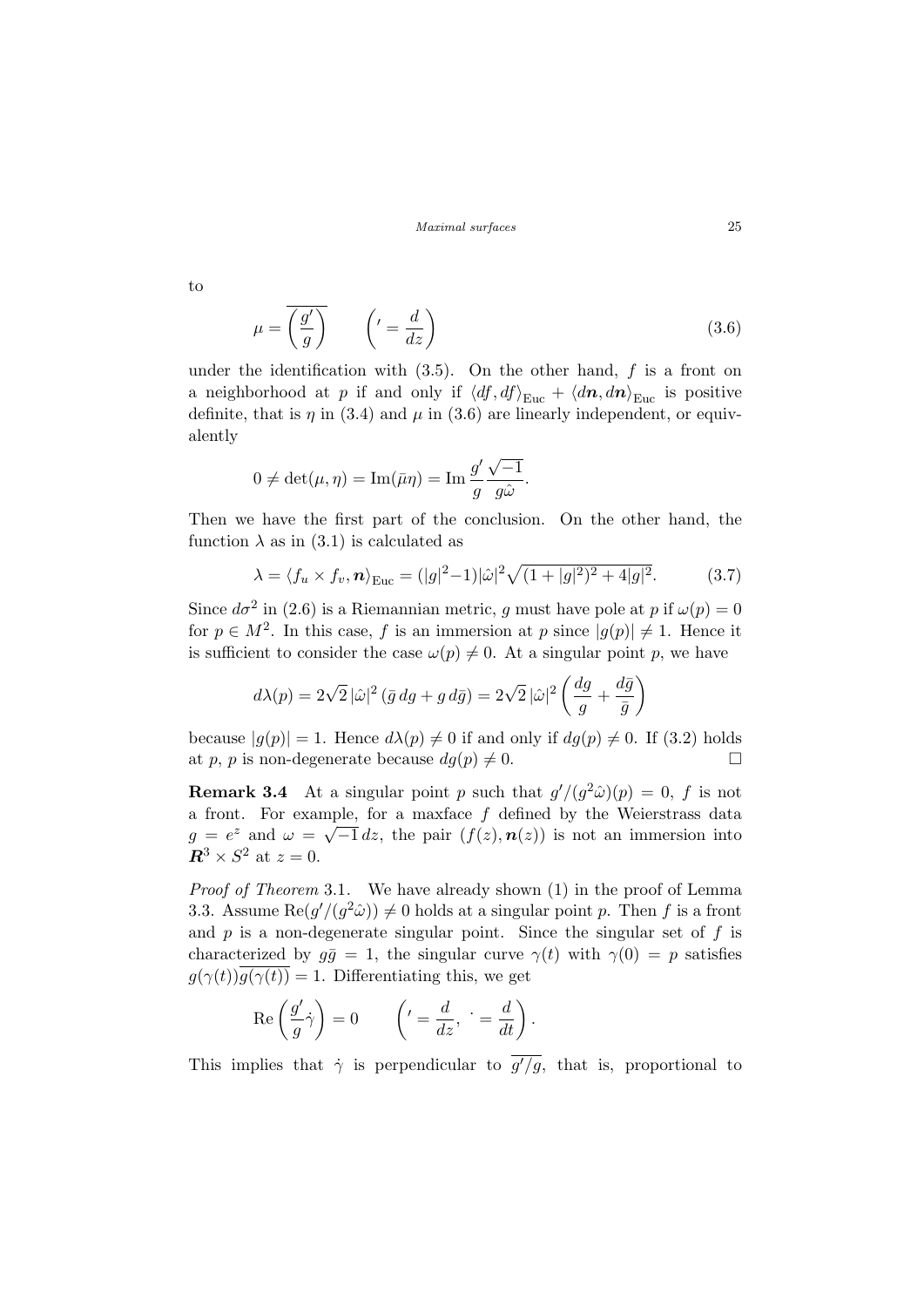√  $\overline{-1}$  (g'/g). Hence we can parametrize  $\gamma$  as  $\dot{\gamma}(t) = \sqrt{-1}$  $\overline{ }$  $g'$ g  $\overline{\lambda}$  $\gamma(t)$ ¢

under the identification as in (3.5). On the other hand, the null direction is given as (3.4). Then by Proposition 3.2, the germ of the image of the front at p is locally diffeomorphic to a cuspidal edge if and only if  $\det(\dot{\gamma}, \eta) \neq 0$ . Here,

$$
\det(\dot{\gamma}, \eta) = \operatorname{Im} \overline{\dot{\gamma}} \eta = -\operatorname{Im} \sqrt{-1} \frac{g'}{g} \frac{\sqrt{-1}}{g \hat{\omega}}.
$$

Then we have (2).

Next, we assume  $\text{Im}(g'/(g^2\hat{\omega})) = 0$  holds at the singular point p. In this case,

$$
\frac{d}{dt}\Big|_{t=0} \det(\dot{\gamma}, \eta) = \text{Im}\left(\left(\frac{g'}{g^2 \hat{\omega}}\right)' \frac{d\gamma}{dt}\right) = -\text{Re}\left(\frac{g'}{g^2 \hat{\omega}}\right)' \overline{\left(\frac{g'}{g}\right)}
$$

$$
= -\left|\frac{g'}{g}\right|^2 \text{Re}\left\{\frac{g}{g'}\left(\frac{g'}{g^2 \hat{\omega}}\right)'\right\}.
$$

Thus, the second part of Proposition 3.2 implies (3).  $\Box$ 

#### 4. Complete Maxfaces

Firstly, we define completeness and finiteness of total curvature for maxfaces:

**Definition 4.1** Let  $M^2$  be a Riemann surface. A maxface  $f: M^2 \to L^3$ is complete (resp. of finite type) if there exists a compact set  $C \subset M^2$  and a symmetric 2-tensor T on  $M^2$  such that T vanishes on  $M^2 \setminus C$  and  $ds^2$  +  $T$  is a complete metric (resp. a metric of finite total Gaussian curvature) on  $M^2$ , where  $ds^2$  is the pull-back of the Minkowski metric by f.

Later (Theorem 4.6), we shall show that complete maxfaces are always of finite type.

**Remark 4.2** As seen in Lemma 1.1, the Gaussian curvature of  $ds^2$  is non-negative wherever  $ds^2$  is non-degenerate. Then the total curvature of  $ds^2 + T$  is well-defined as a real number or  $+\infty$ . (The total curvature of  $ds^2$ itself is not well-defined because (1.6) diverges on the singular set  $\{|g|=1\}$ .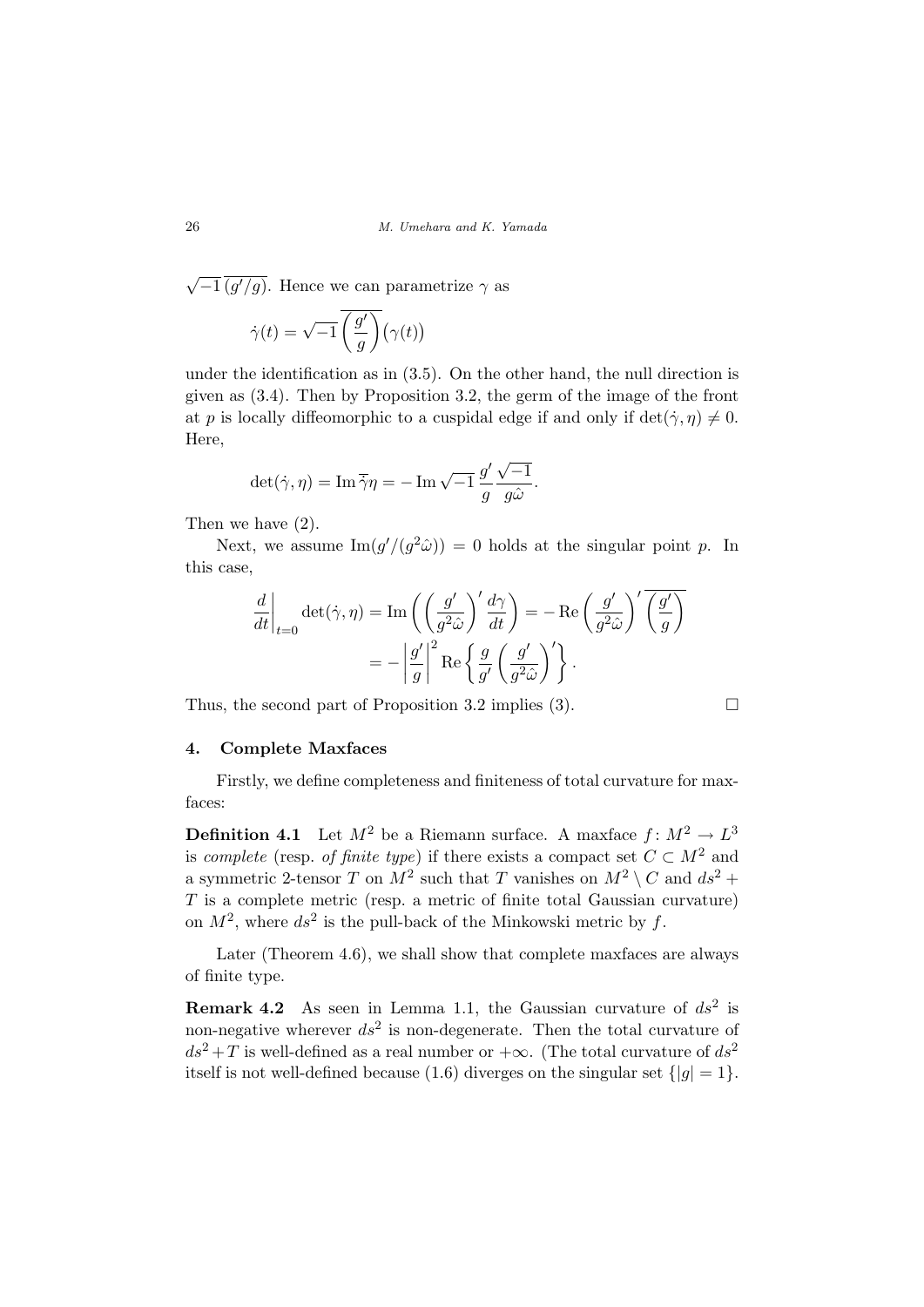In fact, the only complete maxface of finite total curvature (in the sense of improper integral) is the plane ([ER, Theorem 5.2]).

**Lemma 4.3** If a maxface  $f: M^2 \to L^3$  is complete (resp. of finite type), then the lift-metric  $d\sigma^2$  is complete (resp. a metric of finite total absolute curvature) on  $M^2$ .

*Proof.* Let  $(g, \omega)$  be the Weierstrass data of f and T a symmetric 2-tensor as in Definition 4.1. Then by (1.5) and (2.6), we have  $ds^2 + T \leq d\sigma^2$  outside the compact set C. Thus, if  $ds^2 + T$  is complete, so is  $d\sigma^2$ .

We denote the Gaussian curvature of the metric  $d\sigma^2$  by  $K_{d\sigma^2}$ . Then we have

$$
(-K_{d\sigma^2}) d\sigma^2 = \frac{4\,dg\,d\bar{g}}{(1+|g|^2)^2} \le \frac{4\,dg\,d\bar{g}}{(1-|g|^2)^2} = K_{ds^2}\,ds^2 \qquad \text{on } M^2 \setminus C
$$
\n(4.1)

because of (1.6) and (2.7). Thus, if  $ds^2 + T$  is of finite total curvature, the total absolute curvature of  $d\sigma^2$  is finite.

Our definition of 'completeness' of maxface is rather restrictive: In fact the universal covering of complete maxface might not be complete since the singular set might not be compact on the universal cover. The following 'weak completeness' seems useful in some cases.

**Definition 4.4** A maxface  $f: M^2 \to L^3$  is weakly complete if the liftmetric  $d\sigma^2$  is a complete metric.

By Lemma 4.3, completeness implies weakly completeness. However, the converse is not true. For example, let

$$
F := \int \left( -2\sqrt{-1} \, z, 1 - z^2, \sqrt{-1} (1 + z^2) \right) \frac{dz}{(z^2 - 1)^2}.
$$

Then F is a Lorentzian null immersion of the universal cover of  $C \cup \{\infty\} \setminus$  $\{-1,1\}$  into  $\mathbb{C}^3$ , and  $f = F + \overline{F}$  gives a maxface defined on  $\mathbb{C} \cup \{\infty\}$  $\{-1, 1\}$ . Though the lift-metric

$$
d\sigma^2 = \frac{(|z|^2 + 1)^2}{|z^2 - 1|^2} dz d\bar{z}
$$

is complete on  $C \cup \{\infty\} \setminus \{-1,1\}$ , the induced metric

$$
ds^2 = \frac{(|z|^2 - 1)^2}{|z^2 - 1|^2} \, dz \, d\bar{z}
$$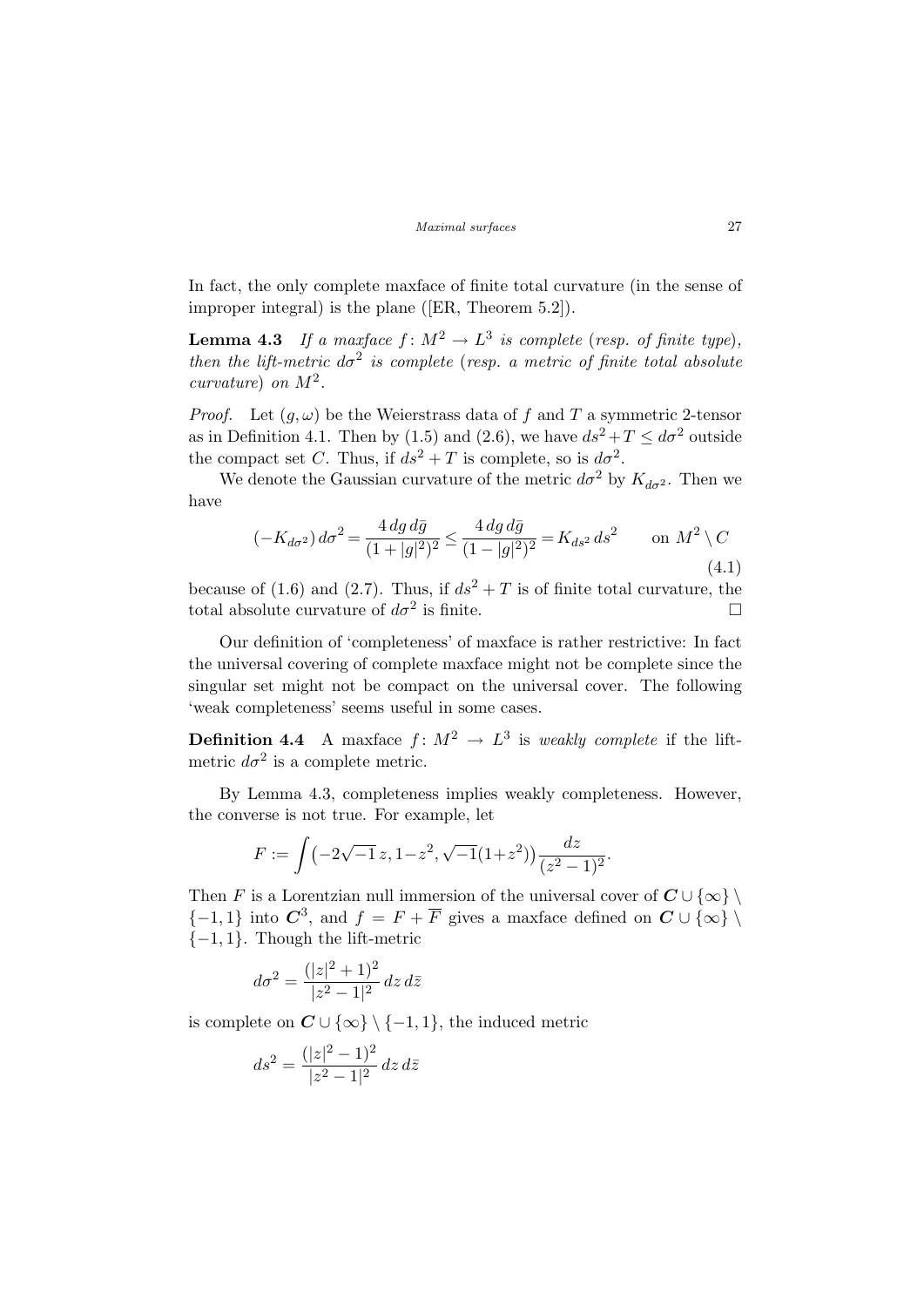is not. In fact, the set of singularities (degenerate points of  $ds^2$ ) is the set  ${|z| = 1}$  which accumulates at  $z = \pm 1$ .

**Proposition 4.5** Let  $f: M^2 \to L^3$  be a weakly complete maxface. Suppose that the lift-metric  $d\sigma^2$  has finite absolute total curvature. Then the  $Riemann\ surface\ M^2\ is\ biholomorphic\ to\ a\ compact\ Riemann\ surface\ \overline{M}^2$ excluding a finite number of points  $\{p_1, \ldots, p_n\}$ . Moreover, the Weierstrass data  $(g, \omega)$  of f can be extended meromorphically on  $\overline{M}^2$ .

*Proof.* By our assumptions, the lift-metric  $d\sigma^2$  is a complete metric of finite absolute total curvature. Moreover, by (4.1), the Gaussian curvature of  $d\sigma^2$ is non-positive. Hence by Theorem A.1 in Appendix (or by Theorem 9.1 in [O]),  $M^2$  is biholomorphic to  $\overline{M}^2 \setminus \{p_1, \ldots, p_n\}.$ 

Identifying  $C \cup \{\infty\}$  with the unit sphere  $S^2$ , the total absolute curvature of  $d\sigma^2$  is nothing but the area of the image of the Gauss map  $g \colon M^2 \to$  $S^2$  counting multiplicity. Hence if  $d\sigma^2$  is a metric of finite total curvature, g cannot have an essential singularity at  $\{p_i\}$ . Finally, we shall prove that  $p_j$  is at most a pole of  $\omega$ . If  $g(p_j) \neq \infty$ , there exists a neighborhood U of  $p_j$ in  $\overline{M}^2$  such that |g| is bounded on U. In this case,

$$
d\sigma^2 = (1+|g|^2)^2 \omega \bar{\omega} \le k \omega \bar{\omega}
$$

holds on U, where k is a positive constant, and hence  $\omega\bar{\omega}$  is complete at  $p_i$ . Then by Lemma 9.6 of [O],  $\omega$  must have a pole at  $p_i$ .

On the other hand, if  $g(p_j) = \infty$ ,  $d\sigma^2 \leq k(g^2\omega)\overline{(g^2\omega)}$  holds on a neighborhood of  $p_j$ , where k is a positive constant. Hence  $g^2\omega$  has a pole at  $p_j$ . ¤

We call the points  $p_1, \ldots, p_n$  in Proposition 4.5 the *ends* of the maxface f. For a weakly complete maxface of finite total absolute curvature with respect to  $d\sigma^2$ , the Gauss map g is considered as a holomorphic map  $g\colon \overline{M}^2 \stackrel{\cdot}{\rightarrow} \mathbf{C} \cup \{\infty\}.$ 

**Theorem 4.6** If a maxface  $f: M^2 \to L^3$  is complete, then it is of finite type.

Remark 4.7 This assertion is essentially different from the case of minimal surfaces in the Euclidean 3-space. There are many complete minimal surfaces with infinite total curvature like as a helicoid. The main difference is that the Gaussian curvature of maximal surfaces are non-negative while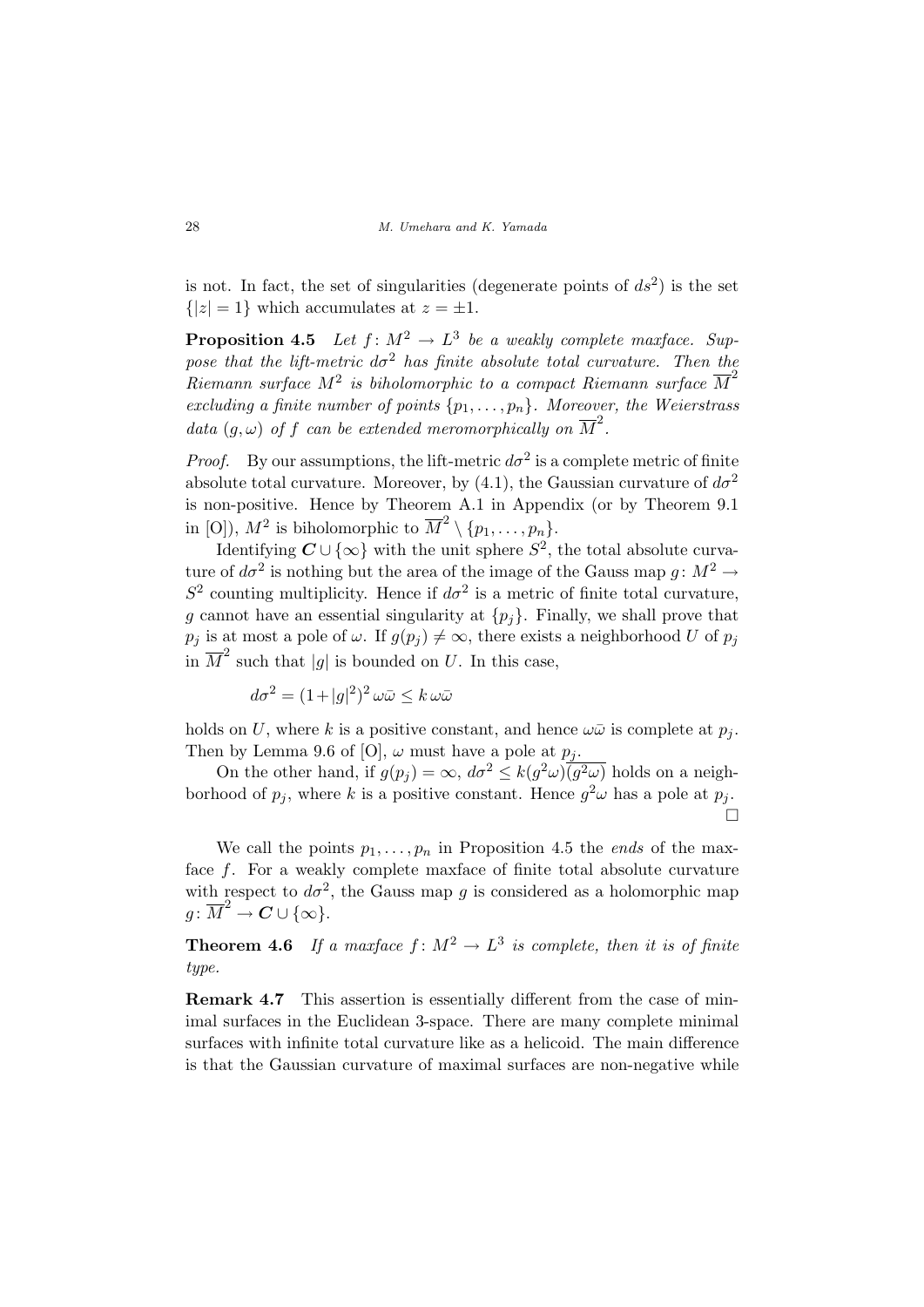that of minimal surfaces are non-positive.

*Proof.* Since the Gaussian curvature of  $f$  is nonnegative, Theorem 13 of Huber [H] implies that  $M^2$  is diffeomorphic to  $\overline{M}^2 \setminus \{p_1, \ldots, p_n\}$ , where  $\overline{M}^2$  is a compact Riemann surface and  $\{p_1, \ldots, p_n\}$  is a finite subset in  $\overline{M}^2$ . Moreover, a modification of Theorem 15 in Huber [H] yields that  $M^2$  is biholomorphic to  $\overline{M}^2 \setminus \{p_1, \ldots, p_n\}$ . (See the introduction of Li [Li] and also the Appendix.) We fix an end  $p_i$  arbitrary, and take a small coordinate neighborhood  $(U, z)$  with the origin  $p<sub>j</sub>$ . Without loss of generality, we may assume that there are no singular points on  $U \setminus \{p_i\}$ , and thus we may also assume that  $|g| < 1$  holds on  $U \setminus \{p_j\}$  for the Gauss map g. (In fact, g changes to  $1/g$  if we move the position of the stereographic projection to the south pole.) By the Great Picard theorem, g has at most pole at  $z = p_i$ .

We now suppose  $|g(p_j)| = 1$  for an end  $p_j$ . Since  $g: \overline{M}^2 \to \mathbf{C} \cup \{ \infty \}$ is holomorphic at  $p_j$ , we can take a complex coordinate z on  $\overline{M}^2$  such that  $z(0) = p_j$  and  $g(z) = a + z^k$ , where a is a complex number with  $|a| =$ 1 and k is a positive integer. In this coordinate, the set  $\{z\,;\,|g(z)|^2=$  $(a + z<sup>k</sup>)(\bar{a} + \bar{z}<sup>k</sup>) = 1$  accumulates at the end  $z = 0$ . Thus the singular set of  $f$  is non-compact, which contradicts to completeness. Hence we have  $|g(p_j)| \neq 1$ . Then there exists a positive number  $\varepsilon$  (< 1) such that  $|g|^2$  <  $1 - \varepsilon$  holds on U. In this case, the Gaussian curvature  $K_{ds^2}$  (resp.  $K_{d\sigma^2}$ ) of  $ds^2$  (resp.  $d\sigma^2$ ) satisfies

$$
K_{ds^2} ds^2 = \frac{4dg \, d\bar{g}}{(1-|g|^2)^2} \le \left(\frac{2}{\varepsilon} - 1\right)^2 \frac{4 \, dg \, d\bar{g}}{(1+|g|^2)^2} = \text{const.}(-K_{d\sigma^2}) \, d\sigma^2.
$$
\n<sup>(4.2)</sup>

Since  $p_j$  is a pole of g,  $d\sigma^2$  has finite total curvature on U. Hence  $ds^2$  is of finite type at the end  $p_i$ .

**Corollary 4.8** A maxface  $f: M^2 \to L^3$  is complete if and only if f is weakly complete of finite total curvature with respect to the lift-metric  $d\sigma^2$ and  $|g(p_i)| \neq 1$  holds for each end  $p_1, \ldots, p_n$ .

*Proof.* Let  $f: M^2 \to L^3$  be a complete maxface. Then f is of finite type by the previous theorem. By Lemma 4.3,  $f$  is weakly complete whose total absolute curvature of the lift-metric is finite, and get the conclusion.

Conversely, we let  $f: \overline{M}^2 \setminus \{p_1, \ldots, p_n\} \to L^{\overline{3}}$  be an weakly complete maxface whose total absolute curvature of the lift-metric is finite, and assume  $|g(p_i)| \neq 1$  for  $j = 1, ..., n$ . Fix an end  $p_i$  and assume  $|g(p_i)| < 1$ .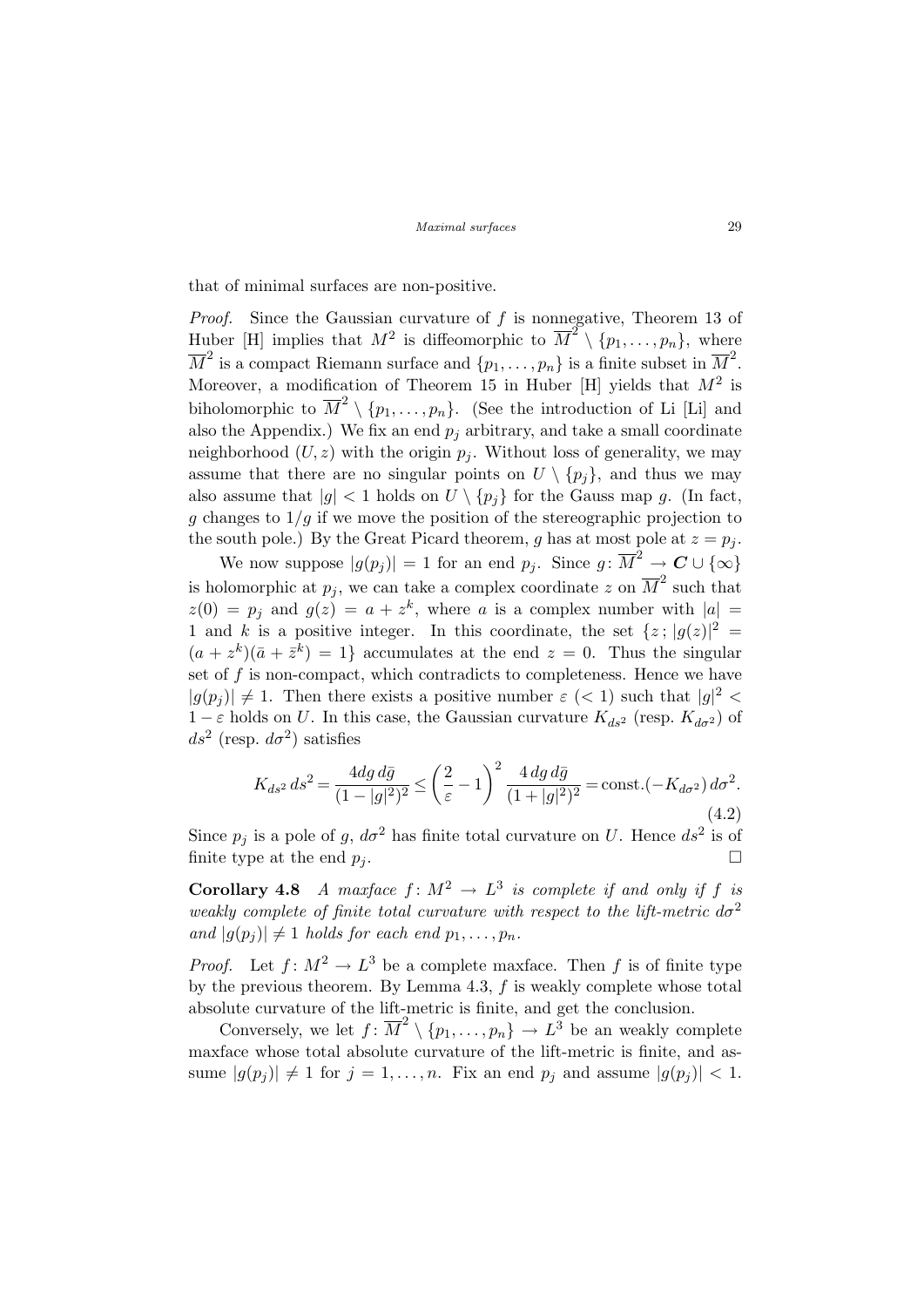Then we can take a neighborhood  $U_j$  such that  $|g|^2 < 1 - \varepsilon$  holds on  $U_j$ , where  $\varepsilon \in (0,1)$  is a constant. In this case,

$$
ds^{2} = (1 - |g|^{2})^{2} \omega \bar{\omega} \ge \varepsilon^{2} \omega \bar{\omega} \ge \frac{\varepsilon^{2}}{4} (1 + |g|^{2})^{2} \omega \bar{\omega} = \frac{\varepsilon^{2}}{4} d\sigma^{2}
$$

holds on  $U_j$ . Since  $d\sigma^2$  is complete at  $p_j$ , so is  $ds^2$ 

**Remark 4.9** In the case of  $|g(p_i)| = 1$ , the unit normal vector  $\nu$  tends to a null (light-like) vector at the end. Imaizumi [I2] investigated the asymptotic behavior of such ends.

To prove the inequality mentioned in Introduction, we first investigate the behavior of the holomorphic lift around a single end.

**Proposition 4.10** Let  $\Delta^* = \{z \in \mathbb{C} : 0 < |z| < 1\}$  and  $f: \Delta^* \to L^3$  be a maxface such that an end 0 is complete, and denote by F the holomorphic lift of it. Then  $dF$  has a pole at 0 of order at least 2.

Proof. Since f is complete, the lift-metric

$$
d\sigma^{2} = 2\left(\left|\frac{dF^{0}}{dz}\right|^{2} + \left|\frac{dF^{1}}{dz}\right|^{2} + \left|\frac{dF^{2}}{dz}\right|^{2}\right) dz d\bar{z}
$$

is a complete metric at the origin. Then at least one of  $dF^j/dz$   $(j = 0, 1, 2)$ has a pole at  $z = 0$ . We assume  $dF/dz$  has a pole of order 1 at  $z = 0$ . Then  $dF/dz$  is expanded as

$$
\frac{dF}{dz} = \frac{1}{z}(a^0, a^1, a^2) + O(1),
$$

where  $O(1)$  denotes the higher order terms. Since  $f = F + \overline{F}$  is well-defined on a neighborhood of  $z = 0$ , the residue of dF at  $z = 0$  must be real (see (2.5)):  $(a^0, a^1, a^2) \in \mathbb{R}^3$ . On the other hand, by the nullity of F, we have

$$
-(a^0)^2 + (a^1)^2 + (a^2)^2 = 0.
$$
\n(4.3)

Here, by (1.3),

$$
g(0) = -\lim_{z \to 0} \frac{dF^0}{dF^1 - \sqrt{-1} \, dF^2} = -\frac{a^0}{a^1 - \sqrt{-1} \, a^2}.
$$

Then by (4.3),  $|g(0)|^2 = (a^0)^2 / \{(a^1)^2 + (a^2)^2\} = 1$ . This is a contradiction,

.  $\Box$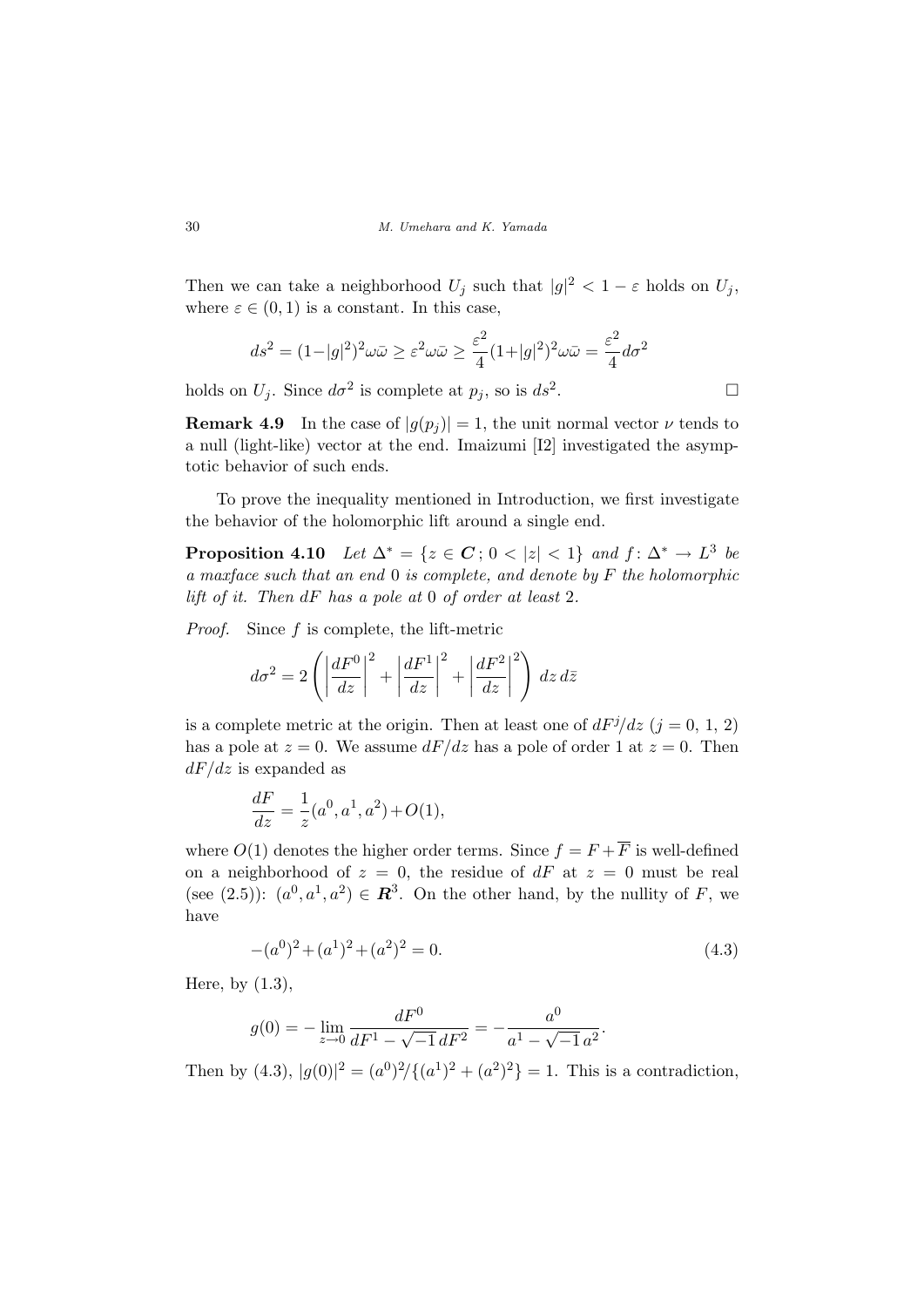because of Theorem 4.8. Hence  $dF$  has a pole of order at least 2.  $\Box$ 

**Theorem 4.11** (Osserman-type inequality) Let  $\overline{M}^2$  be a compact Riemann surface and  $f: \overline{M}^2 \setminus \{p_1, \ldots, p_n\} \to L^3$  a complete maxface. Then the Gauss map  $g: \overline{M}^2 \to \mathbf{C} \cup \{\infty\}$  satisfies

$$
2 \deg g \ge -\chi(M^2) + n = -\chi(\overline{M}^2) + 2n,
$$

and equality holds if and only if all ends are properly embedded, that is, there exists a neighborhood  $U_j$  of each end  $p_j$  such that  $f|_{U_j\setminus\{p_j\}}$  is an embedding.

*Proof.* By  $(2.7)$ , we have

$$
\deg g = \frac{1}{4\pi} \int_{M^2} (-K_{d\sigma^2}) dA_{d\sigma^2}.
$$

By a rigid motion in  $L^3$ , we may assume  $g(p_j) \neq \infty$   $(j = 1, ..., n)$ . Since

$$
d\sigma^2 = (1+|g|^2)^2 \,\omega\bar{\omega}
$$

and  $\omega$  has at least pole of order 2, the inequality follows from the proof of the original Osserman inequality for the metric  $d\sigma^2$ . (See Theorem 9.3 in  $[O]$ , or  $[Fa]$ ).

As we assumed  $g(p_i) \neq \infty$   $(j = 1, ..., n)$ , the equality holds if and only if  $\omega$  has a pole of order exactly 2 at each end. Assume  $\omega$  has pole of order 2 at  $p_i$  and take a coordinate z around  $p_i$  such that  $z(p_i) = 0$ . Without loss of generality, we may assume  $g(0) = 0$ . By a direct calculation, we have an expansion of  $f(z)$  as

$$
f(z) = -\frac{a}{r}(\cos \theta, \sin \theta, 0) + c \log r (0, 0, 1) + O(1) \qquad (z = re^{\sqrt{-1}\theta})
$$

around  $z = 0$ , where  $a \in \mathbb{R} \setminus \{0\}$  and  $c \in \mathbb{R}$  are constants (see [KoUY1] and also [I2]). If  $c \neq 0$  (resp.  $c = 0$ ), the end is asymptotic to the end of the Lorentzian catenoid as in Example 5.1 (resp. the plane), which is embedded. Conversely, if  $\omega$  has pole of order more than 2 at  $p_i$ , a similar argument to that of Jorge-Meeks [JM] or [S] concludes that the end is not embedded.  $(A \text{ good reference is } [KoUY1].)$ 

### 5. Examples

We shall first introduce two classical examples.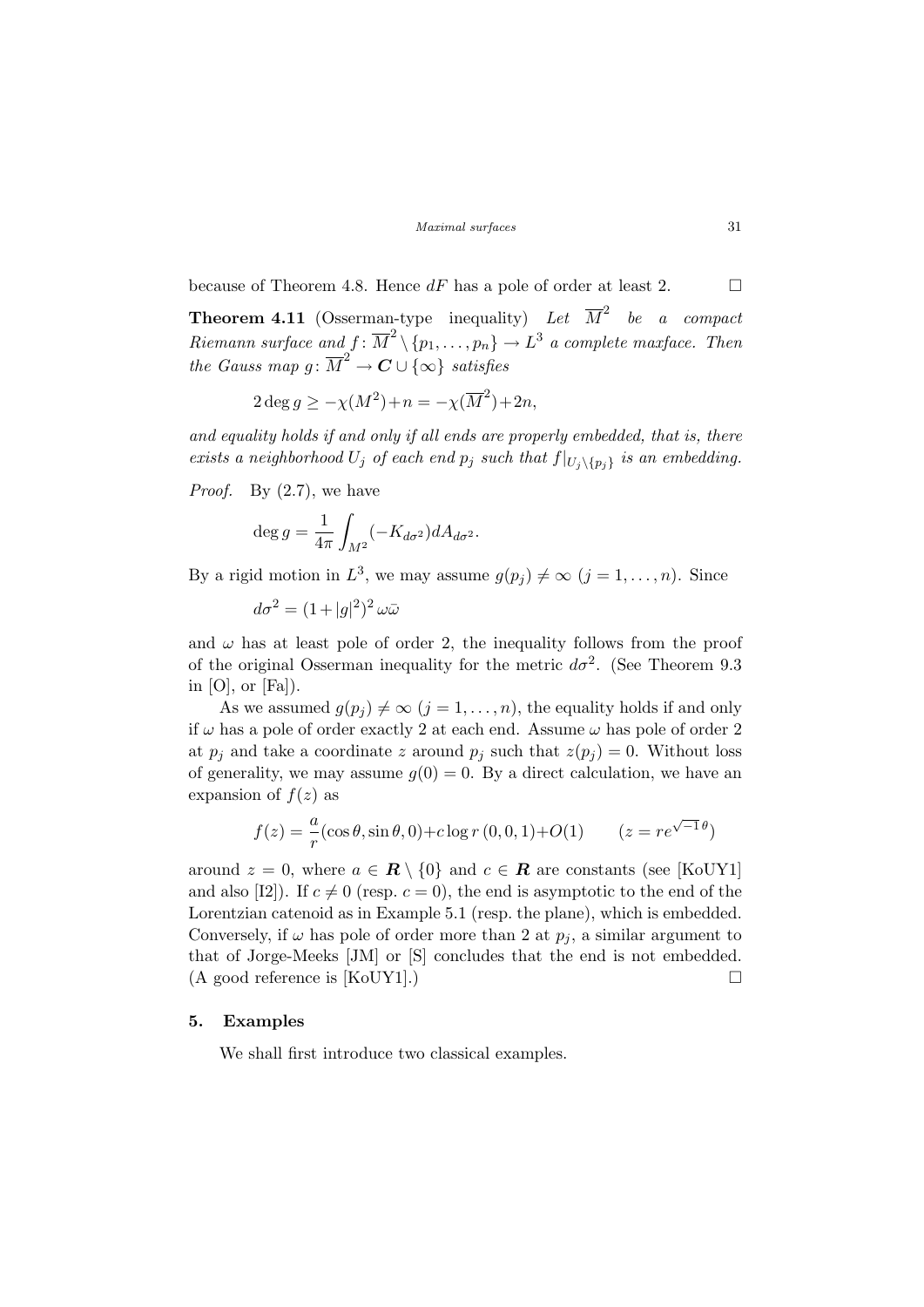**Example 5.1** (Lorentzian catenoid) Rotating a curve  $x^1 = a \sinh(x^0/a)$  $(a \neq 0)$  in the  $x^{0}x^{1}$ -plane around the  $x^{0}$ -axis, we have a surface of revolution

$$
f: S^1 \times \mathbf{R} \ni (\theta, t) \longmapsto a(t, \cos \theta \sinh t, \sin \theta \sinh t) \in L^3.
$$

Then one can see that f gives a maximal immersion on  $S^1 \times \mathbb{R} \setminus \{0\}$ , hence f is a maximal map in the sense of Definition 2.1, and  $S^1 \times \{0\}$  is the set of singularities of  $f$ . Since the induced metric is represented as

$$
ds^2 = a^2 \sinh^2 t (dt^2 + d\theta^2),
$$
\n(5.1)

cosech<sup>2</sup>  $t ds^2 = a^2(dt^2 + d\theta^2)$  extends smoothly across on the singularities. Hence  $f$  is a maxface. Moreover, it can be easily seen that  $f$  is complete. The Weierstrass representation of f is given as follows: Let  $M^2 = \mathbb{C} \setminus \{0\}$ and  $g = z$ ,  $\omega = a dz/z^2$ . Then  $(g, \omega)$  gives the Lorentzian catenoid (5.1). The set of singularities is  $\{|z|=1\}$  and its image by f is the origin in  $L^3$  at which the image of  $f$  is tangent to the light-cone (see Figure 1 left). Such a singularity is called a conelike singularity, which was first investigated in [K2]. See also [FLS] and [I1].



the Lorentzian catenoid the Lorentzian Enneper surface: the singular set is shown in the black line.

Fig. 1. Examples 5.1 and 5.2

**Example 5.2** (Lorentzian Enneper surface) Let  $M^2 = C$  and  $(q, \omega) =$  $(z, dz)$ . Then there exists the maxface  $f: \mathbb{C} \to L^3$  with Weierstrass data  $(z, dz)$ . The set of the singularities is the unit circle  $\{|z| = 1\}$ . The points  $\pm 1, \pm$  $^{\prime}$   $^{\prime}$  $\overline{-1}$  are swallowtails and the points  $e^{\sqrt{-1}\frac{\pi}{4}}$ ,  $e^{\sqrt{-1}\frac{3}{4}\pi}$ ,  $e^{\sqrt{-1}\frac{5}{4}\pi}$ ,  $e^{\sqrt{-1}\frac{7}{4}\pi}$ are neither cuspidal edges nor swallowtails. In fact, these four points are cuspidal crosscaps (see [FSUY]). The singular points other than these 8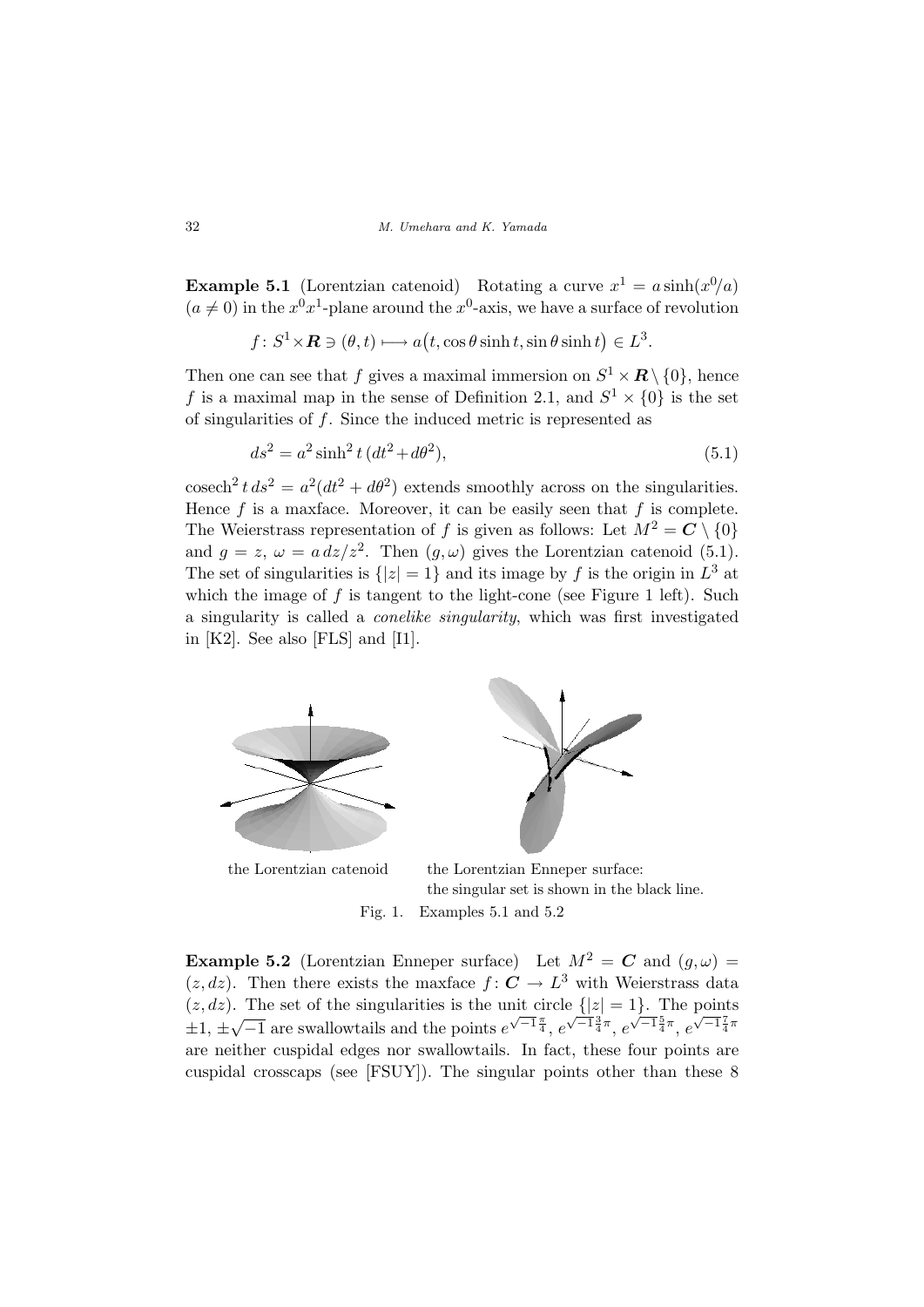points are cuspidal edges (see Figure 1, right).

To produce further examples, we consider a relationship between maxfaces and minimal surfaces in the Euclidean space  $\mathbb{R}^3$ , and shall give a method transferring minimal surfaces to maxfaces.

Let  $f: M^2 \to L^3$  be a maxface and  $F = (F^0, F^1, F^2): \widetilde{M}^2 \to \mathbb{C}^3$  its holomorphic lift, where  $\widetilde{M}^2$  is the universal cover of  $M^2$ . Set

$$
F_0 := (F_0^1, F_0^2, F_0^3) = (F^1, F^2, \sqrt{-1} F^0).
$$

Since F is a Lorentzian null immersion,  $F_0$  is an (Euclidean) null immersion, that is,

$$
(dF_0^1)^2 + (dF_0^2)^2 + (dF_0^3)^2 = 0.
$$

Hence

$$
f_0 = F_0 + \overline{F_0} \tag{5.2}
$$

is a conformal minimal immersion of  $\widetilde{M}^2$  into the Euclidean 3-space  $\mathbb{R}^3$ .

**Definition 5.3** A minimal immersion  $f_0: \widetilde{M}^2 \to \mathbb{R}^3$  as in (5.2) is called the companion of the maxface f.

The companion of the Lorentzian catenoid (resp. the Lorentzian Enneper surface) as in Examples 5.1 and 5.2 is the helicoid (resp. the Enneper surface).

The lift-metric of a maxface  $f$  as in  $(2.6)$  is the induced metric of the companion  $f_0$ , and the Gauss map  $g_0$  of  $f_0$  is represented as

$$
g_0 = -\sqrt{-1}g,\tag{5.3}
$$

where  $g$  is the Gauss map of  $f$ . Moreover, by Lemma 4.3 and by Theorem 4.6,  $d\sigma^2$  is a complete metric on  $M^2$  with finite total curvature if f is complete.

By definition of  $F_0$ , there exists representations  $\rho_j : \pi_1(M^2) \to \mathbf{R}$  (j = 1, 2, 3) such that

$$
F_0 \circ \tau = F_0 + (\sqrt{-1} \rho_1(\tau), \sqrt{-1} \rho_2(\tau), \rho_3(\tau)) \qquad (\tau \in \pi_1(M^2)) \quad (5.4)
$$

holds, where  $\tau$  in the left-hand side is considered as a deck transformation on  $\widetilde{M}^2$ .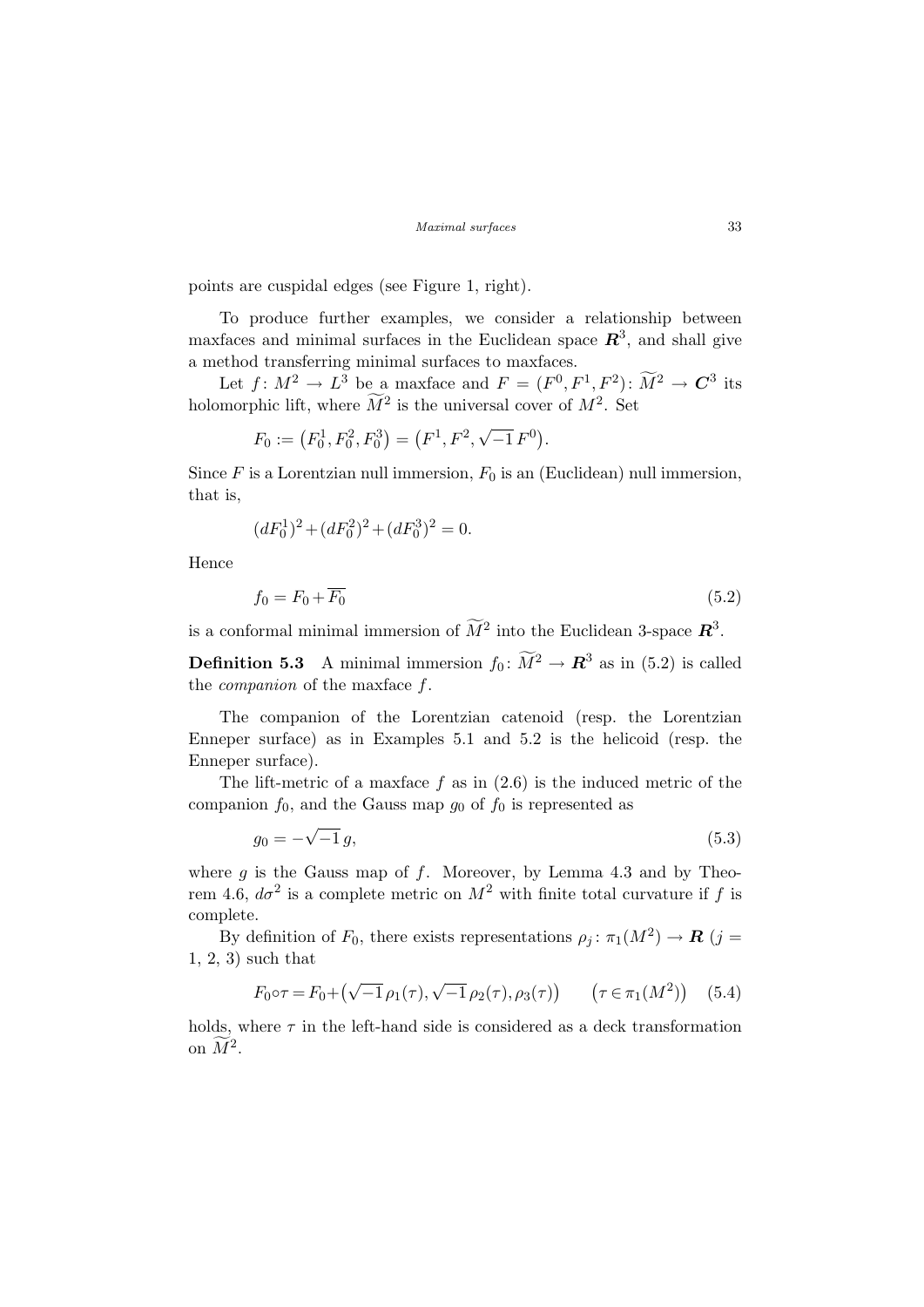Conversely, we should like to construct a complete maxface via the complete minimal surfaces of finite total curvature:

**Proposition 5.4** Let  $M^2$  be a Riemann surface and  $\widetilde{M}^2$  the universal cover of it. Assume a null holomorphic immersion  $F_0: \widetilde{M}^2 \to \mathbf{C}^3$  satisfies the following conditions.

- (1) There exists representations  $\rho_j$  (j = 1, 2, 3) such that (5.4) holds for each  $\tau \in \pi_1(M^2)$ .
- (2) If we set  $dF_0 = (\varphi_0^1, \varphi_0^2, \varphi_0^3)$ , the function  $|\varphi_0^3|^2 + |\varphi_0^1|^2 + |\varphi_0^2|^2$  does not vanish identically.

Then there exists a maxface  $f: M^2 \to L^3$  whose companion is  $f_0 = F_0 + \overline{F_0}$ . Moreover, if the induced metric of  $f_0$  defines a complete metric of finite total curvature on  $M^2$ , then f is a complete maxface if and only if

$$
|g(p_j)| \neq 1
$$
  $\left(g := \sqrt{-1} \frac{\partial f_0^3}{\partial f_0^1 - \sqrt{-1} \partial f_0^2}\right)$   $(j = 1, ..., n),$  (5.5)

where  $M^2 = \overline{M}^2 \setminus \{p_1, \ldots, p_n\}$  with compact Riemann surface  $\overline{M}^2$  and  ${p_1, \ldots, p_n}$  is the set of ends.

Proof. Let

$$
\varphi = \left( -\sqrt{-1} \, \varphi_0^3, \varphi_0^1, \varphi_0^2 \right) \qquad \text{and} \qquad F := \int_{z_0}^z \varphi,
$$

where  $z_0 \in \widetilde{M}^2$  is a base point. Then by the condition (1),  $f = F + \overline{F}$ where  $z_0 \in M$  is a base point. Then by the condition  $(1)$ ,  $j = r + r$ <br>is well-defined on  $M^2$ . Moreover, by (2),  $\langle dF, d\overline{F} \rangle$  is not identically 0. Hence f is a maxface. Suppose now that  $f_0$  is complete and of finite total curvature. Then, the lift-metric  $d\sigma^2$  is complete and of finite total curvature. If  $|g(p_i)| \neq 1$  for  $j = 1, ..., n$ , f is complete by Theorem 4.8.

Example 5.5 (Lorentzian Chen-Gackstatter surface) We set

$$
\overline{M}^2 = \{ (z, w) \in \mathbb{C}^2 \cup \{ \infty, \infty \} ; w^2 = z(z^2 - a^2) \},
$$

where  $a$  is a positive real number, and set

$$
\varphi_0 := \frac{1}{2} \left( \left( \frac{z}{w} - B^2 \frac{w}{z} \right), \sqrt{-1} \left( \frac{z}{w} + B^2 \frac{w}{z} \right), 2B \right) dz,
$$

where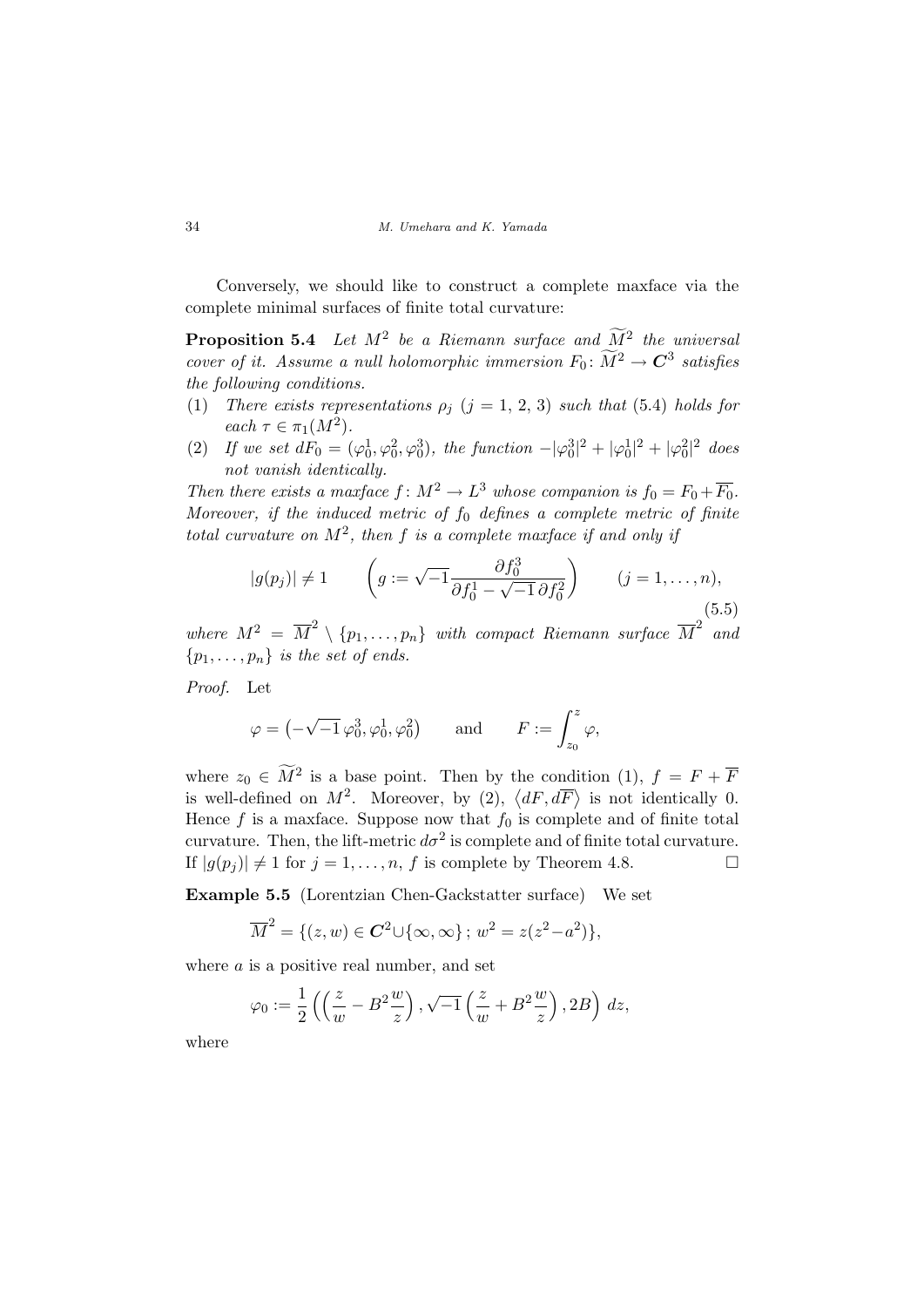$$
B^{2} = \int_{0}^{a} \frac{x \, dx}{\sqrt{x(a^{2} - x^{2})}} / \int_{0}^{a} \frac{(a^{2} - x^{2}) \, dx}{\sqrt{x(a^{2} - x^{2})}}.
$$

Then

$$
f_0 := F_0 + \overline{F_0}, \qquad \left(F_0 = \int_{z_0}^z \varphi_0\right)
$$

gives a complete minimal immersion  $f_0$  of  $M^2 := \overline{M}^2 \setminus \{\infty\}$  into  $\mathbb{R}^3$ , which is called Chen-Gackstatter surface ([CG]).

Since the third component of  $\varphi_0$  is an exact form,  $F_0^3$  is well-defined on  $M^2$ . In particular, (5.4) holds for  $\rho_3 = 0$ .

Moreover,  $g = Bw/z$  in (5.5) tends to 0 as  $z \to \infty$ . Hence the corresponding maxface  $f: M^2 \to L^3$  given by Proposition 5.4 is complete, which is called the Lorentzian Chen-Gackstatter surface.

Example 5.6 (Minimal surfaces which admits a Lopez-Ros deformation) Let  $f: M^2 \to \mathbb{R}^3$  be a complete conformal minimal immersion of finite total curvature. Then there exists a null holomorphic lift  $F \colon \widetilde{M}^2 \to \mathbb{C}^3$  such that  $f = F + \overline{F}$ . Then we have a representation  $\rho: \pi_1(M^2) \to \mathbb{R}^3$  such that

$$
F \circ \tau = F + \sqrt{-1} \rho(\tau) \qquad (\tau \in \pi_1(M^2)). \tag{5.6}
$$

Then f is called a minimal surface which admits the Lopez-Ros deformation if  $\rho(\pi_1(M^2))$  is contained in a 1-dimensional subspace of  $\mathbb{R}^3$ . In this case, by a suitable rotation of the surface, we may assume that

$$
\rho(\pi_1(M^2)) \subset \mathbf{R}(0,0,1). \tag{5.7}
$$

We set

$$
dF = \frac{1}{2}\big((1-g^2),\sqrt{-1}(1+g^2),2g\big)\omega.
$$

For each non-zero real number  $\lambda$ , replacing Weierstrass data  $(g, \omega)$  by  $(\lambda g, \omega/\lambda)$ , the new minimal immersion

$$
f_{\lambda}=F_{\lambda}+\overline{F_{\lambda}},\qquad dF_{\lambda}=\frac{1}{2}\big((1-\lambda^2g^2),\sqrt{-1}(1+\lambda^2g^2),2g\big)\omega
$$

also gives a conformal minimal immersion of  $M^2$  because of  $(5.7)$ . In particular,  $f_{\lambda}$  is complete and of finite total curvature. The 1-parameter family  ${f_{\lambda}}$  is called a *Lopez-Ros deformation of f* [LR]. Then one can easily check  $\{\chi\}\$  is called a *Lopez-Ros deformation of*  $f$  [LR]. Then one can easily check that all of  $\sqrt{-1} F_{\lambda}$  satisfy (5.4) with  $\rho_1 = \rho_2 = 0$ . Moreover, except for only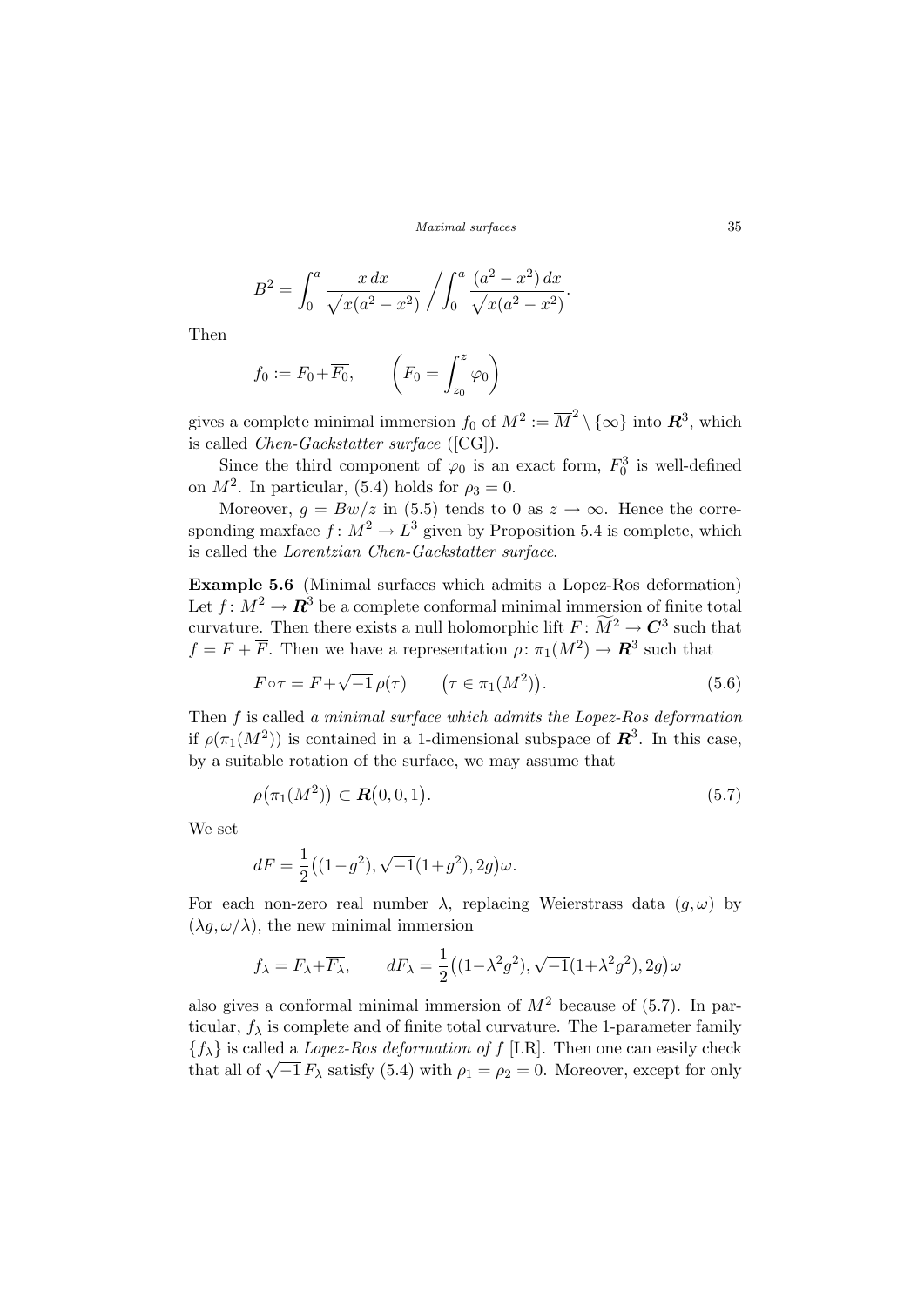finite many values of  $\lambda$ , the condition  $|g(p_i)| \neq 1$  holds  $(j = 1, \ldots, n)$ , where  $p_1, \ldots, p_n$  are ends of the immersion f. Thus we can construct comwhere  $p_1, \ldots, p_n$  are ends of the immersion f. Thus we can construct complete maxface  $\hat{f}_\lambda$  from  $\sqrt{-1} F_\lambda$  except for at most finitely many values of  $\lambda$ . Remark that  $f_{\lambda}$  and  $f_{-\lambda}$  are congruent with each other. The number of  $\lambda > 0$  such that  $\hat{f}_{\lambda}$  is not complete is not exceed the number of the ends n.

Many examples of minimal surfaces which admit Lopez-Ros deformation are known [Lo, KaUY, Mc]. So we have uncountably many examples of complete maxfaces.

Example 5.7 The Jorge-Meeks surface is a complete minimal surface in  $\mathbb{R}^3$  with n catenoidal ends. Such a surface is realized as an immersion

$$
f_0: \mathbf{C} \cup \{\infty\} \setminus \{1, \zeta, \ldots, \zeta^{n-1}\} \longrightarrow \mathbf{R}^3 \qquad (\zeta = e^{2\pi i/n})
$$

with Weierstrass data

$$
g_0 = z^{n-1}
$$
,  $\omega_0 = \frac{dz}{(z^n - 1)^2}$ .

It can be easily checked that, there exists a maxface  $f$  whose minimal companion is the Jorge-Meeks' surface. Here, g in (5.5) is  $z^{n-1}$ ,  $|g|=1$  holds on each end. Hence the maxface  $f$  is not complete but weakly complete. As pointed out in Remark 4.9, Imaizumi [I2] investigated weakly complete maxface, and introduced a notion of *simple ends* for an end  $p_i$  satisfying  $|g(p_i)| = 1$ . Imaizumi and Kato [IK] classified weakly complete maxfaces of genus zero with at most 3 simple ends.

### A. A consequence of Huber's theorem.

This appendix was prepared for the forthcoming paper Fujimori, Rossman, Umehara, Yamada and Yang [FRUYY], but the other authors allow to put it in this paper. We shall show that the following assertion is a simple consequence of Huber's theorem [H, Theorem 13].

**Theorem A.1** Let  $(M^2, ds^2)$  be a complete Riemannian 2-manifold and K the curvature function. Suppose

$$
\int_{M^2} (-K_-) dA < \infty,\tag{A.1}
$$

where

$$
K_{-}:=\min(K,0).
$$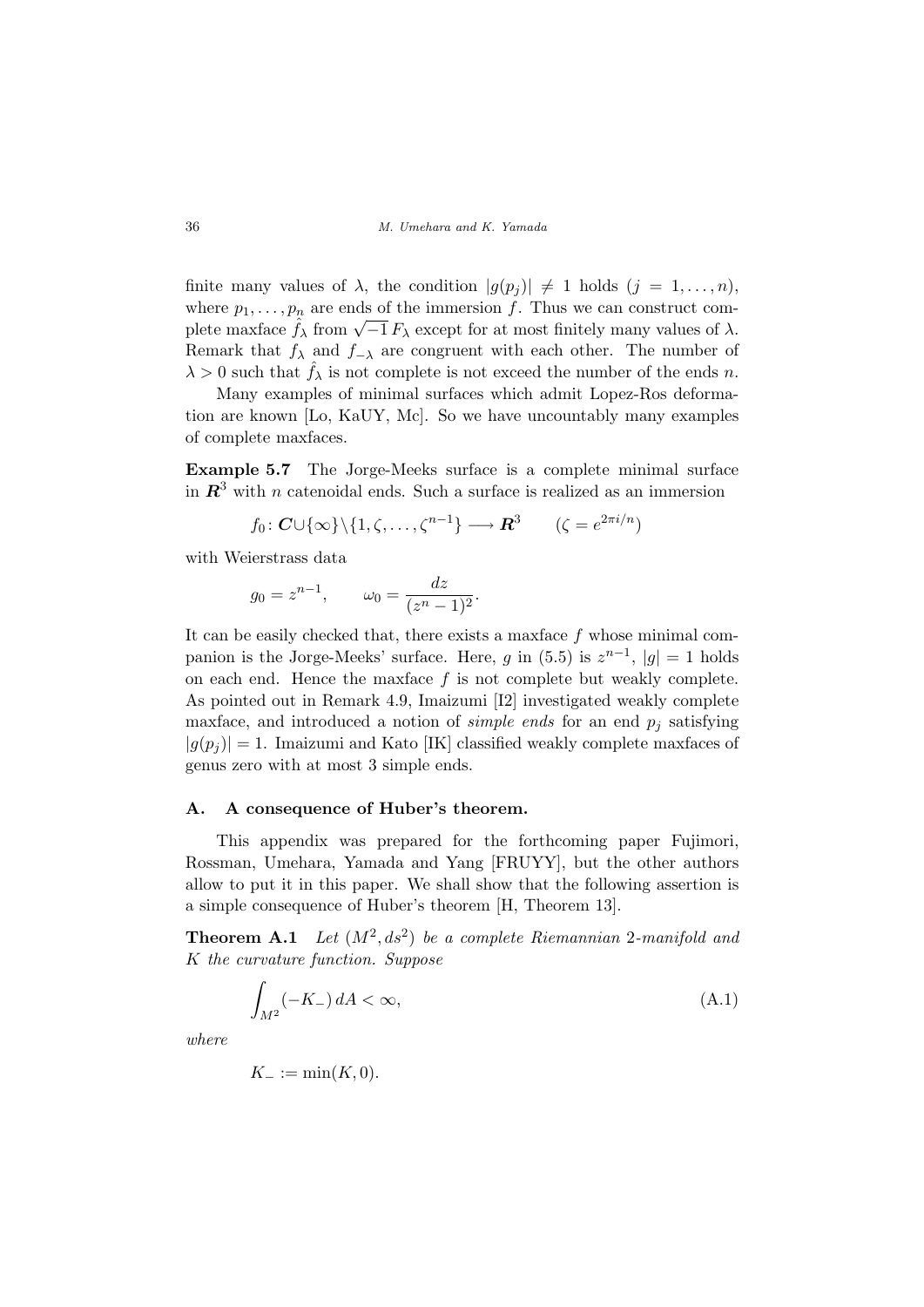Then there exists a compact Riemann surface  $\overline{M}^2$  and finite points  $p_1,\ldots,p_n\in \overline{M}^2$  such that  $\overline{M}^2$  is bi-holomorphic to  $\overline{M}^2\setminus\{p_1,\ldots,p_n\}$ .

This assertion was pointed out in Li [Li] without proof. Here, we shall give a proof for a help for readers. To prove the assertion we use the following well-known fact in Huber's paper

Fact A.1 (Huber [H, Theorem 13]) Let  $(M^2, ds^2)$  be a complete Riemannian 2-manifold such that  $(A.1)$  holds. Then  $M^2$  is diffeomorphic to  $\overline{M}^2 \setminus \{p_1, \ldots, p_n\}$ , where  $\overline{M}^2$  is a compact 2-manifold.

Moreover, the following assertion is known:

Fact A.2 (Blanc-Fiala [BF], Huber [H, Theorem 15]) Let  $(M^2, ds^2)$  be a complete Riemannian 2-manifold such that  $(A.1)$  holds. Then  $M^2$  is parabolic.

This assertion firstly proved by Blanc and Fiala when  $M^2$  is simply connected. To prove our theorem, we apply the above fact for this simply connected case.

*Proof of the Theorem* A.1. By Fact A.1,  $M^2$  is diffeomorphic to  $\overline{M}^2$  $\{p_1, \ldots, p_n\}$ . We fix an end  $p_j$ . There exists a coordinate neighborhood  $(U_j; u, v)$  of  $\overline{M}^2$  such that  $p_j$  corresponds to the origin and the boundary  $\partial U_j$  is a simple closed  $C^{\infty}$ -regular curve. Then by uniformization theorem of annuli (see Ahlfors-Sario, Riemann surface (Princeton), I4D, II3B),  $(U_j \setminus {p_j}, ds^2|_{U_j \setminus {p_j}})$  is conformally equivalent to

$$
\Delta(r) := \{ z \in \mathbf{C} \, ; \, r < |z| < 1 \}
$$

where  $r \in [0, 1)$ . Then  $ds^2$  can be considered as a metric defined on  $\Delta(r)$ . Let  $\lambda: \Delta(r) \to [0, 1]$  be a  $C^{\infty}$ -function such that

(1)  $\lambda(z) = 0$  when  $|z| \le (r+1)/2$ 

(2)  $\lambda(z) = 1$  when  $|z| \ge (r+2)/3$ 

Then we can define a new metric  $d\sigma^2$  by

$$
d\sigma^2 = (1 - \lambda)ds^2 + \lambda \frac{4dz \, d\overline{z}}{(1 + |z|^2)^2}.
$$

Since this metric is constant Gaussian curvature 1 when  $|z| > 1$  and can be extended at  $z = \infty$ , and we obtain a complete simply connected Riemannian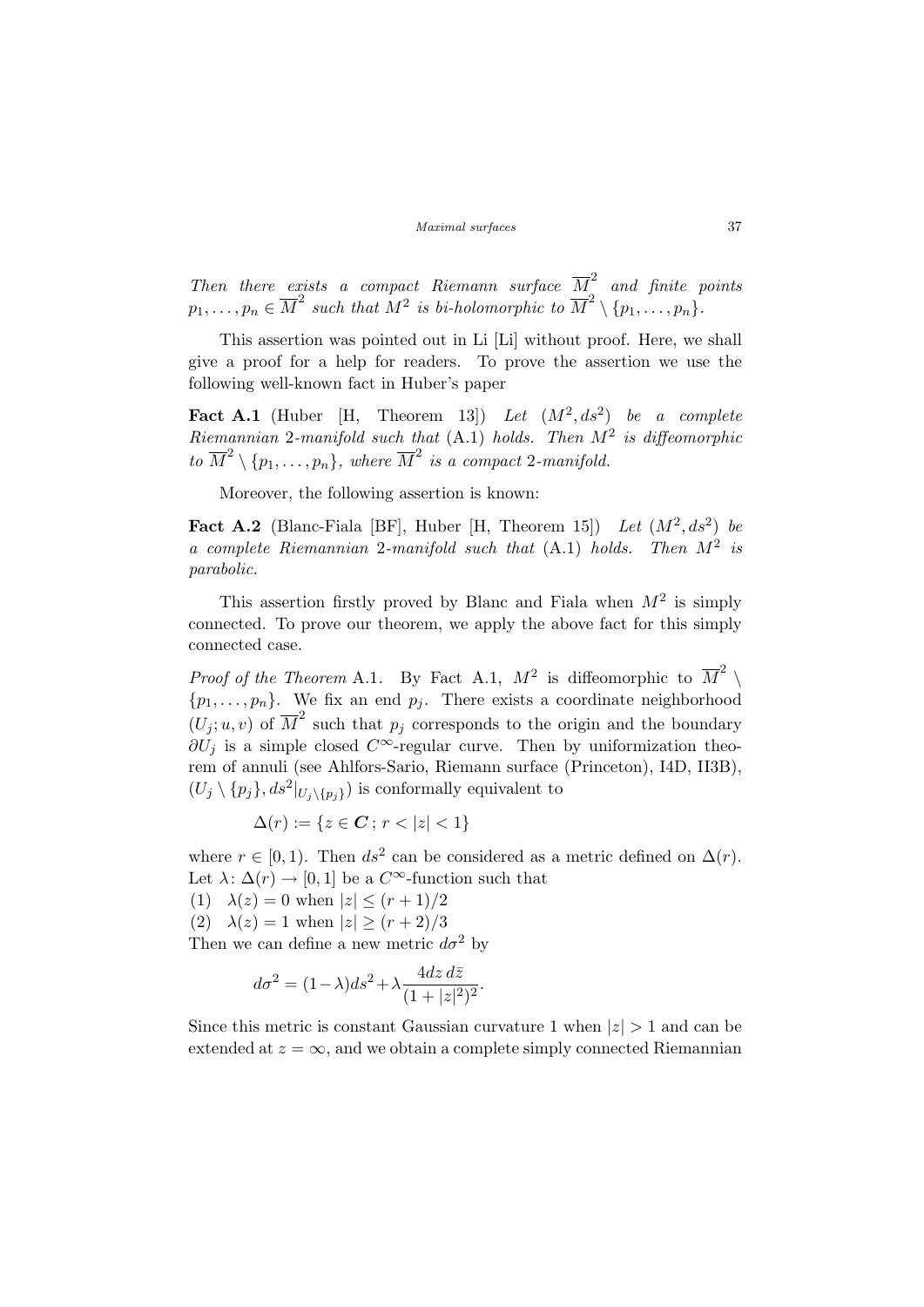manifold

$$
(\{z \in \mathbf{C} \cup \{\infty\};\,|z| > r\}, d\sigma^2)
$$

Moreover, the integral of the negative part of the curvature function of  $d\sigma^2$ is finite. So we can apply Fact A.2 and can conclude that  $({z \in C \cup {\infty}})$ ;  $|z| > r$ ,  $d\sigma^2$  is parabolic, namely conformally equivalent to C, which  $|z| > r_f$ , as can be parabolic, namely comormally equivalent to  $C$ , implies that  $\left(\{z \in \mathbb{C} : r < |z| < (r+1)/2\}, ds^2\right|_{\{z \in \mathbb{C} : r < |z| < (r+1)/2\}}$  $\frac{N}{\lambda}$ is conformally equivalent to a punctured disc. Thus we must conclude that  $r = 0.$ 

### References

- [BF] Blanc Ch. and Fiala F., Le type d'une surface et sa courbure totale, Comment. Math. Helv., 14 (1941–42), 230–233.
- [CG] Chen C.C. and Gackstatter F., Elliptische und hyperelliptische Funktionen und vollständige Minimalflächen von Enneperschen Typ, Math. Ann., 259 (1982), 359–369.
- [CY] Cheng S.Y. and Yau S.T., Maximal spacelike hypersurfaces in the Lorenz-Minkowski spaces, Ann. of Math., 104 (1976), 407–419.
- [ER] Estudillo F.J.M. and Romero A., Generalized maximal surfaces in Lorentz-Minkowski space  $\mathbb{L}^3$ , Math. Proc. Camb. Phil. Soc., 111 (1992), 515-524.
- [Fa] Fang Y., The Minding formula and its applications, Arch. Math., 72 (1999), 473–480.
- [FSUY] Fujimori S., Saji K., Umehara M. and Yamada K., Cuspidal cross caps and singularities of maximal surfaces, math. DG/0510366, preprint.
- [Fu] Fujimori S., Spacelike CMC-1 surfaces with elliptic ends in de Sitter space, math. DG/0408036, to appear in Hokkaido Math. J.
- [FLS] Fernández, I., López F.J. and Souam R., The space of complete embedded maximal surfaces with isolated singularities in 3-dimensional Lorentz-Minkowski space  $\mathbb{L}^3$ , Math. Ann. **332** (2005), 605–643.
- [FRUYY] Fujimori S., Rossman W., Umehara M., Yamada K. and Yang S.-D., Spacelike constant mean curvature one surfaces in de Sitter 3-space, in preparation.
- [H] Huber A., On subharmonic functions and differential geometry in large, Comment. Math. Helv., 32 (1957), 13–72.
- [I1] Imaizumi T., Maximal surfaces with conelike singularities of finite type, Kobe J. Math., 18 (2001), 51–60.
- [I2] Imaizumi T., Maximal surfaces with simple ends, Kyushu J. Math., 58 (2004), 59–70.
- [IK] Imaizumi T. and Kato S., in preparation.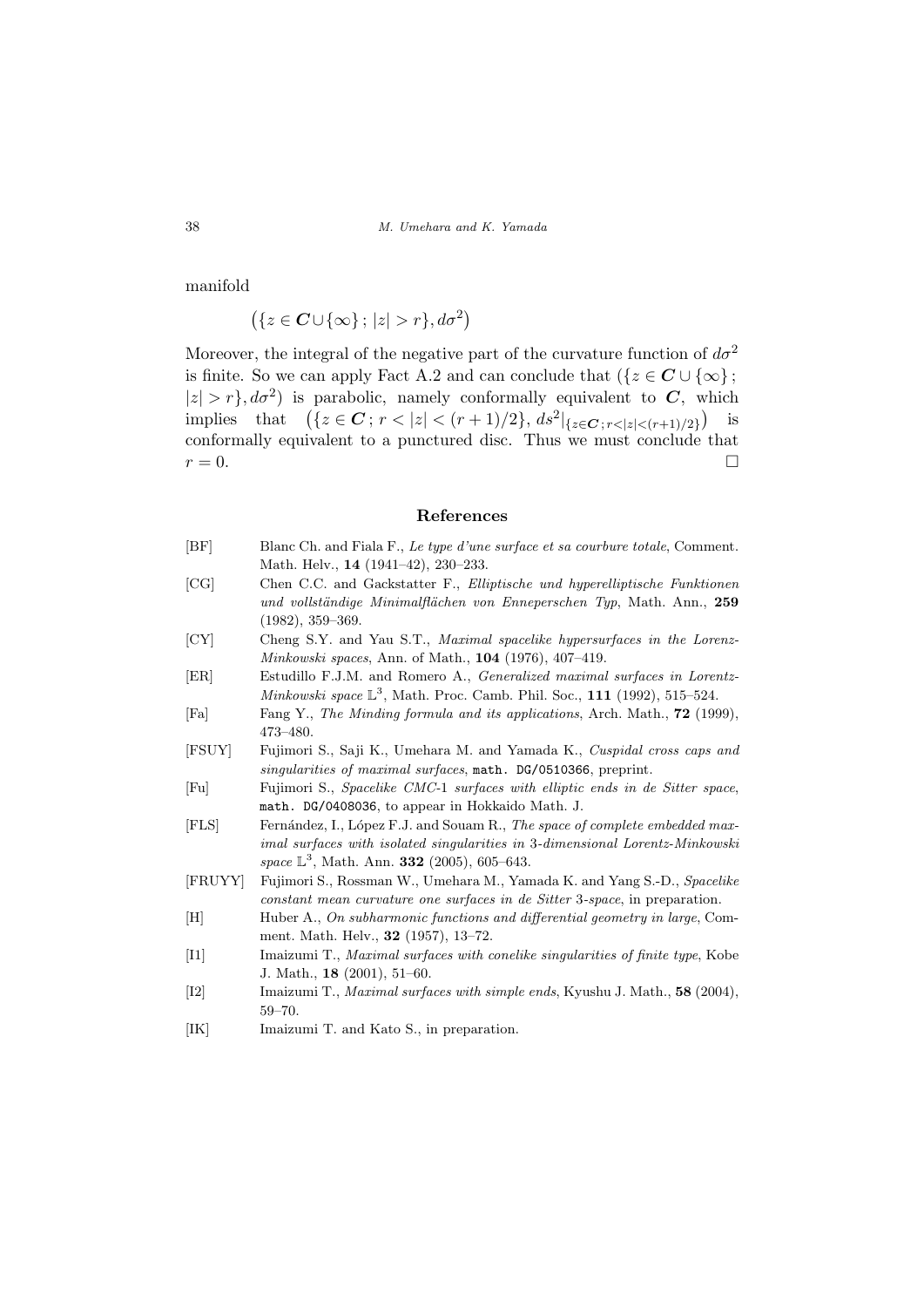- [IM] Ishikawa G. and Machida Y., Singularities of improper affine spheres and surfaces of constant Gaussian curvature, math. DG/0502154, to appear in International J. Math. [IT] Inoguchi J. and Toda M., Timelike minimal surfaces via loop groups, Acta. Appl. Math. 83 (2004), 313-355. [JM] Jorge L.P.M. and Meeks W.H., III, The topology of complete minimal surfaces of finite total curvature, Topology, 22 (1983), 203–221. [K1] Kobayashi O., Maximal surfaces in the 3-dimensional Minkowski space  $L^3$ , Tokyo J. Math., 6 (1983), 297–309. [K2] Kobayashi O., Maximal surfaces with conelike singularities, J. Math. Soc. Japan, 36 (1984), 609–617. [KRSUY] Kokubu M., Rossman W., Saji K., Umehara M. and Yamada K., Singularities of flat fronts in hyperbolic 3-space, Pacific J. Math. 221 (2005), 303–351. [KaUY] Kato S., Umehara M. and Yamada K., An inverse problem of the flax of minimal surfaces, Indiana Univ. Math. J.,  $46$  (1997), 529–560. [KoUY1] Kokubu M., Umehara M. and Yamada K., Minimal surfaces that attain equality in the Chern-Osserman inequality, Contemporary of Mathematics, 308 (2002), 223–228. [KoUY2] Kokubu M., Umehara M. and Yamada K., An elementary proof of Small's formula for null curves in  $PSL(2, \mathbb{C})$  and an analogue for Legendrian curves in PSL $(2, C)$ , Osaka J. of Math., 40  $(2003)$ , 687–715. [KoUY3] Kokubu M., Umehara M. and Yamada K., Flat fronts in hyperbolic 3-space, Pacific J. of Math., 216 (2004), 149–175. [KY] Kim Y.W. and Yang S.-D., *Elliptic catenoids in Lorentz-Minkowski three*space with an arbitrary number of handles, in preparation. [LLS] Lopez F.J., Lopez R. and Souam R., Maximal surfaces of Riemann type in Lorentz-Minkowski space  $L^3$ , Michigan Math. J., 47 (2000), 469-497. [Lo] Lopez F.J., New complete genus zero minimal surfaces with embedded parallel ends, Proc. of the Amer. Math. Soc., 112 (1991), 539-544. [Li] Li P., Complete surfaces of at most quadratic area growth, Comment. Math. Helv., 72 (1997), 67–71. [LY] Lee S.-W. and Yang S.-D., A spinor representation for spacelike surfaces of constant mean curvature −1 in de Sitter three space, to appear in Osaka J. Math. [LR] Lopez F.J. and Ros A., On embedded complete minimal surfaces of genus zero, J. Differential Geometry, 33 (1991), 293–300. [Mc] McCune C., *Rational minimal surface*, Q. Math., **52** (2001), 329–354. [McN] McNertney L.V., One-parameter families of surfaces with constant curvature in Lorentz 3-space, thesis, Brown University, 1980. [O] Osserman R., A Survey of Minimal Surfaces, Dover Publications, 1986.
- [S] Schoen R., Uniqueness, symmetry and embeddedness of minimal surfaces, J. Differential Geometry, 18 (1983), 791–809.